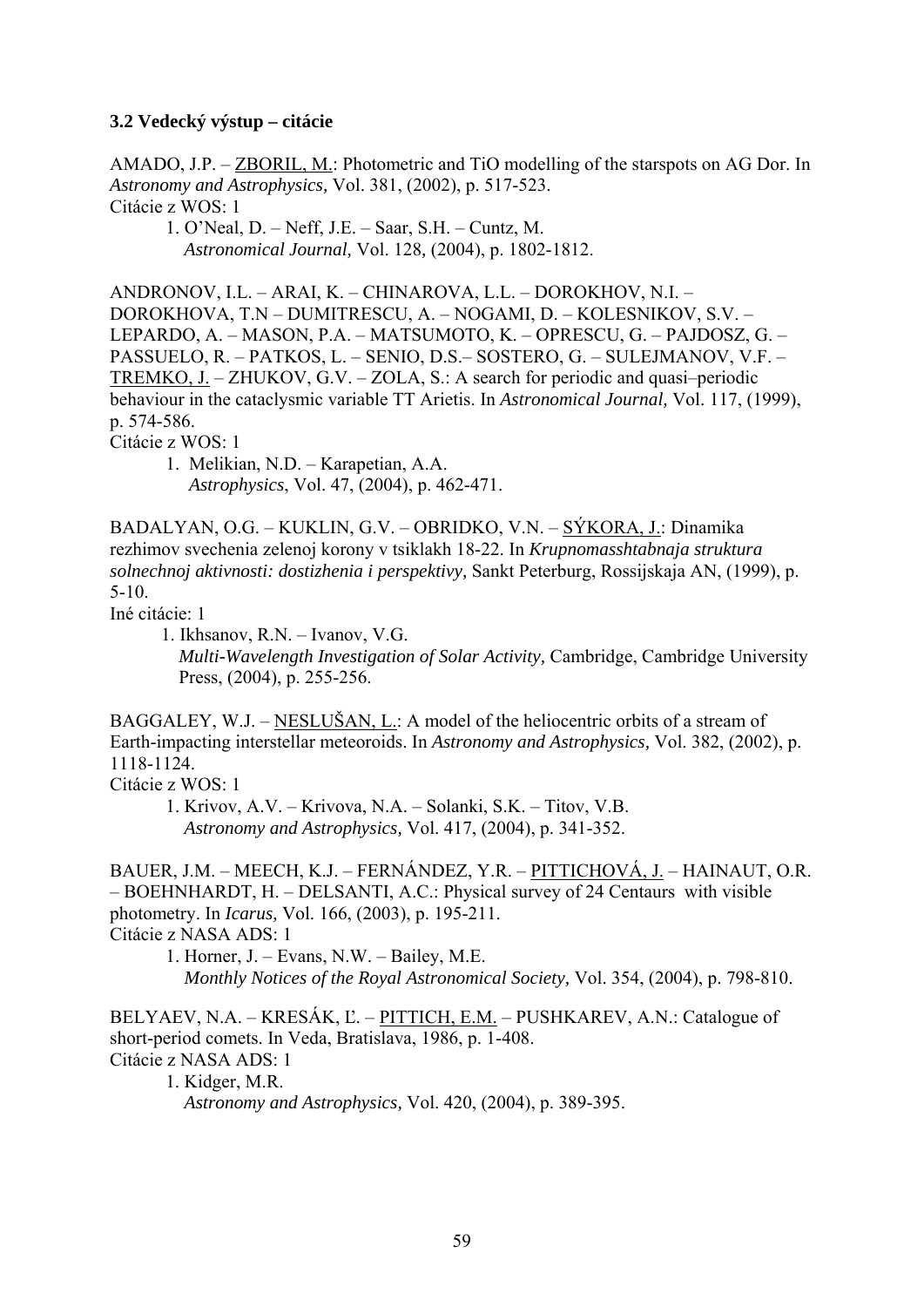BRČEKOVÁ, K. – KUČERA, A. – HANSLMEIER, A. – RYBÁK, J. – WOEHL, H.: Line intensities of chromospheric and photospheric spectra of a flare. In *European Space Agency Special Publications,* Vol. 506, (2002), p. 557-560. Citácie z WOS: 1

1. Abramenko, V.I. – Baranovsky, E.A. *Solar Physics,* Vol 220, (2004), p. 81-91.

BUCCHERI, R. – SANIGA, M.: Endo-physical paradigm and mathematics of subjective time. In *Frontier Perspectives*, Vol. 12, (2003), p. 36-40.

Iné citácie: 1

1. Sorli, A. – Sorli, K.

 *Journal of theoretics,* Vol. 6, (2004), p. 1-4.

BUDAJ, J.: On the nature of the Am phenomenon or on a stabilization and the tidal mixing in binaries. I. Orbital periods and rotation. In *Astronomy and Astrophysics,* Vol. 313, (1996), p. 523-531.

Citácie z WOS: 2

1. Yushchenko, A.V. – Gopka, V.F. – Khokhlova, V.L. – Lambert, D.L. – Kim, C. – Kang, Y.W.

*Astronomy and Astrophysics* Vol. 425, (2004), p. 171-177.

2. Mathys, G.

*Proceedings of the IAU Symposium,* Vol. 215, (2004), p. 270-279.

Citácie z NASA ADS: 2

- 3. Southworth, J. Smalley, B. Maxted, P.F.L. Claret, A. Etzel, P.B. *Proceedings of the IAU Symposium,* Vol. 224, (2004), p. 548-561.
- 4. Noels, A. Montalbán, J. Maceroni, C. *Proceedings of the IAU Symposium*, Vol. 224, (2004), p. 47-57.

BUDAJ, J.: On the nature of the AM phenomenon or on a stabilization and the tidal mixing in binaries. II. Metallicity and pseudo–synchronization? In *Astronomy and Astrophysics.* Vol. 326, (1997), p. 655-661.

Citácie z NASA ADS: 1

 1. North, P. – Debernardi, Y. *Astronomical Society of Pacific Conference Series,* Vol. 318, (2004), p.297-305.

BUDAJ, J.: Do the physical properties of Ap binaries depend on their orbital elements? In *Monthly Notices of the Royal Astronomical Society.* Vol. 310, (1999), p. 419-427. Citácie z NASA ADS: 1

1. Noels, A. – Montalbán, J. – Maceroni, C. *Proceedings of the IAU Symposium*, Vol. 224, (2004), p. 47-57.

BUDAJ, J. – ELKIN, V. – HUBENÝ, I.: Preliminary analysis of an extreme Helium sdO star: BD+25 4655. In *Proceedings of the IAU Symposium,* Vol. 210, (2003), p. E44-E47. Citácie z WOS: 1

1. Dobrotka, A. – Hric, L. – Petrík, K. *Baltic Astronomy*, Vol. 13, (2004), p. 159-162.

BUDAJ, J. – ILIEV, I.K.: Abundance analysis of Am binaries and search for tidally driven abundance anomalies – I. HD 33254, HD 178449 and HD 198391. In *Monthly Notices of the Royal Astronomical Society,* Vol. 346, (2003), p. 27-36.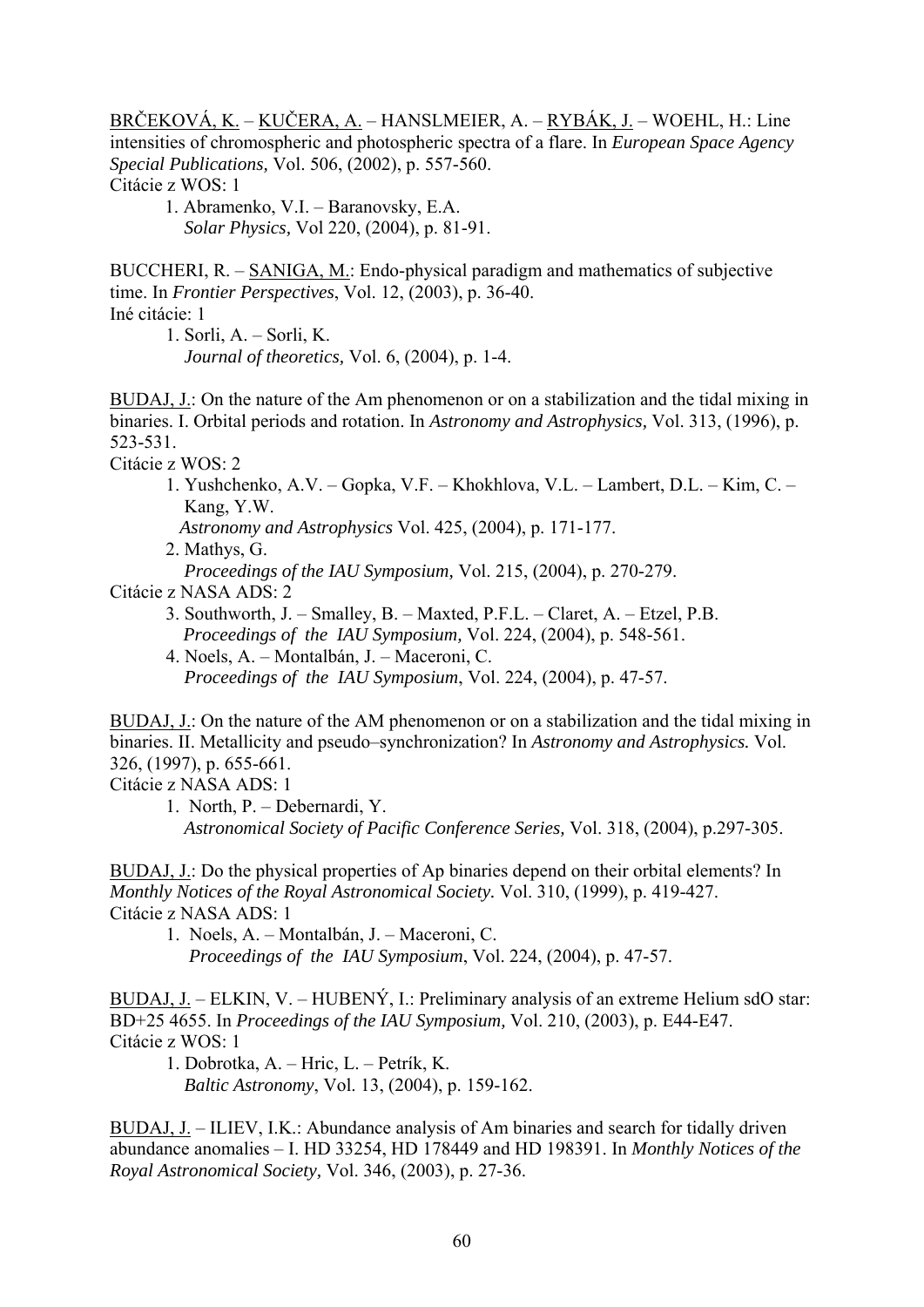Citácie z WOS: 1

1. Yushchenko, A.V. – Gopka, V.F. – Khokhlova, V.L. – Lambert, D.L. – Kim, C. – Kang YW *Astronomy and Astrophysics*, Vol. 425, (2004), p. 171-177.

BUMBA, V. – KLVAŇA, M. – SÝKORA, J.: Coronal holes and their relations to the background and local magnetic fields. In *Astronomy and Astrophysics,* Vol. 298, (1995), p. 923-933.

Citácie z WOS: 1

 1. Bilenko, I.A. *Solar Physics,* Vol. 221, (2004), p. 261-282.

CEPLECHA, Z. –BOROVIČKA, J. – ELFORD, W.G. – REVELLE, D.O. – HAWKES, R.L. – PORUBČAN, V. – ŠIMEK, M.: Meteor Phenomena and Bodies. In *Space Science Reviews,* Vol. 84, (1998), p. 327-471.

Citácie z WOS: 18

- 1. Scarsi, P.
	- *Il Nuovo Cimento*, Vol. 27C, (2004), p. 359-381.
- 2. Hocking, W.K. *Annales Geophysicae*, Vol. 22, (2004), p. 3805-3814.
- 3. Manville, V. Sherburn, S. Webb, T. *New Zealand Journal of Geology and Geophysics*, Vol. 47, (2004), p. 269-274.
- 4. Janches, D. Palo, S.E. Lau, E.M. Avery, S.K. Avery, J.P. de la Pena, S. Makarov, N.A.
	- *Geophysical Research Letters*, Vol. 31, (2004), Art. No. L20807.
- 5. Galligan, D.P. Baggaley, W.J. *Monthly Notices of the Royal Astronomical Society,* Vol. 353, (2004), p. 422-446.
- 6. Jenniskens, P. *Proceedings of the IAU Symposium*, Vol. 213, (2004), p. 281-288.
- 7. Galligan, D.P. Thomas, G.E. Baggaley, W.J. *Journal of Atmospheric and Solar-Terrestrial Physics*, Vol. 66, (2004), p. 899-906.
- 8. Jenniskens, P. *Advances in Space Research*, Vol. 33, (2004), p. 1444-1454.
- 9. Stenbaek-Nielsen, H.C. Jenniskens, P. *Advances in Space Research*, Vol. 33, (2004), p. 1459-1465.
- 10. Jenniskens, P. Stenbaek-Nielsen, H.C. *Astrobiology*, Vol. 4, (2004), p. 95-108.
- 11. Dyrud, L.P. Denney, K. Close, S. Oppenheim, M. Chau, J. Ray, L. *Atmospheric Chemistry and Physics*, Vol. 4, (2004), p. 817-824.
- 12. Raizada, S. Tepley, C.A. Janches, D. Friedman, J.S. Zhou, Q. Mathews, J.D.
	- *Journal of Atmospheric and Solar-Terrestrial Physics*, Vol. 66, (2004), p. 595-606.
- 13. Cervera, M.A. Holdsworth, D.A. Reid, I.M. Tsutsumi, M.
- *Journal of Geophysical Research Space Physics*, Vol. 109, (2004), Art. A11309. 14. Campbell-Brown, M.D. – Koschny, D.
- *Astronomy and Astrophysics*, Vol. 418, (2004), p. 751-758.
- 15. Westman, A. Wannberg, G. Pellinen-Wannberg, A. *Annales Geophysicae*, Vol. 22, (2004), p. 1575-1584.
- 16. Janches, D. Nolan, M.C. Sulzer, M. *Atmospheric Chemistry and Physics,* Vol. 4, (2004), p. 621-626.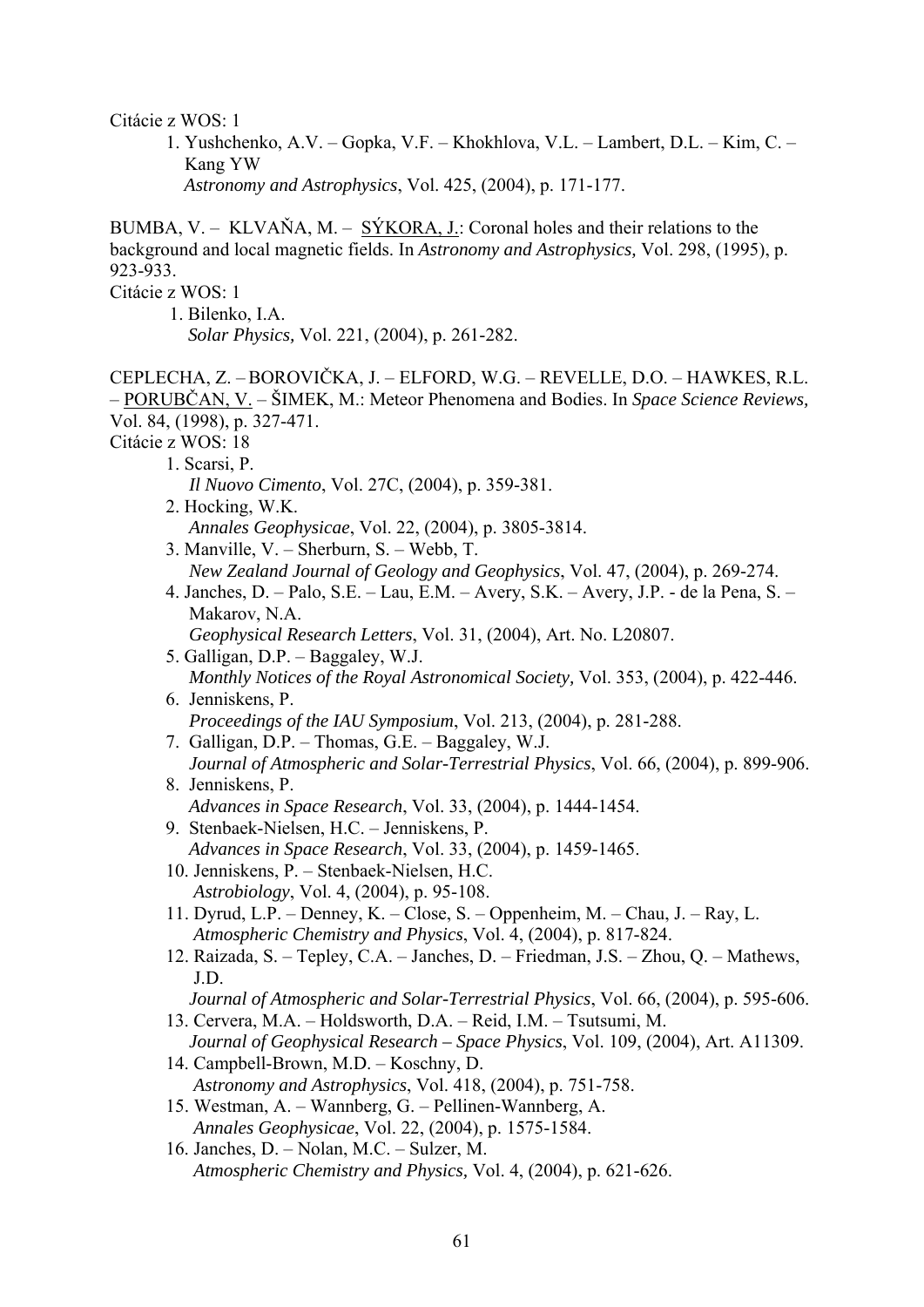17. Plane, J.M.C.

*Atmospheric Chemistry and Physics,* Vol. 4, (2004), p. 627-638.

 18. Trigo-Rodriguez, J.M. – Llorca, J. – Fabregat, J. *Monthly Notices of the Royal Astronomical Society,* Vol. 348, (2004), p. 802-810.

CROCKER, M.M. – DAVIS, R.J. – EYRES, S.P.S. – BODE, M.F. – TAYLOR, A.R. – SKOPAL, A. – KENNY, H.T.: The symbiotic star CH Cygni: I. Non–thermal bipolar jets. In *Monthly Notices of the Royal Astronomical Society*. Vol. 326, (2001), p. 781-787. Citácie z WOS: 2

1. Brockshopp, C. – Sokoloski, J.L. – Kaiser, C. – Richards, A.M. – Muxlow, T.W.B. – Seymour, N. *Monthly Notices of the Royal Astronomical Society,* Vol. 347, (2004), p. 430-436.

 2. Galloway, D.K. – Sokoloski, J.L. *Astrophysical Journal*,Vol. 613, (2004), p. L61-L64.

Citácie z NASA ADS : 1

3. Sokoloski, J.L. – Kenyon, S.J. – Brockshopp, C. – Kaiser, C.R. – Kellog, E.M. *Revista Mexicana*, Vol. 20, (2004), p. 35-36.

CROCKER, M.M. – DAVIS, R.J. – SPENCER, R.E. – EYRES, S.P.S. – BODE, M.F. – SKOPAL, A.: The symbiotic star CH Cygni. III. A precessing radio jet. In *Monthly Notices of the Royal Astronomical Society,* Vol. 335, (2002), p.1100-1108. Citácie z WOS: 1

1. Galloway, D.K. – Sokoloski, J.L.

*Astrophysical Journal*, Vol. 613, (2004), p. L61-L64

Citácie z NASA ADS: 1

2. Massi, M.

 In BOCHILLER, R., COLOMER, F., DESMURS, J.-F., DE VICENTE, P.: *Proceedings of the 7th Symposium of the European VLBI Network on New Developments in VLBI Service and Technology,* (2004), p. 215-220.

CURDT, W. – KUČERA, A. – RYBÁK, J. – SCHUEHLE, U. – WOEHL, H.: Dynamical Properties of the Chromosphere and Transition Region in the Supergranular Network: what Precision of the Spectral Line Characteristics Can Be Reached? In *European Space Agency Special Publications,* Vol. 404, (1997), p. 307-312.

Citácie z NASA ADS: 1

1. Aiouaz, T. – Peter, H. – Lemaire, P. *European Space Agency Special Publications,* Vol. 575, (2004), p. 331-336.

DWORETSKY, M.M. – BUDAJ, J.: Neon abundances in normal late–B and mercury– manganese stars. In *Monthly Notices of the Royal Astronomical Society,* Vol. 318, (2000), p. 1264-1272.

Citácie z WOS: 1

1. Castelli, F. – Hubrig, S.

*Astronomy and Astrophysics,* Vol. 425, (2004), p. 263-270.

EYRES, S.P.S. – BODE, M.F. – SKOPAL, A. – CROCKER, M.M. – DAVIS, R.J. – TAYLOR, A.R. – TEODORANI, M. – ERRICO, L. – VITTONE, A.A. – ELKIN, V.G.: The symbiotic star CH Cygni. II. The ejecta from the 1998–2000 active phase. In *Monthly Notices of the Royal Astronomical Society.* Vol. 335, (2002), p. 526-539. Citácie z WOS: 2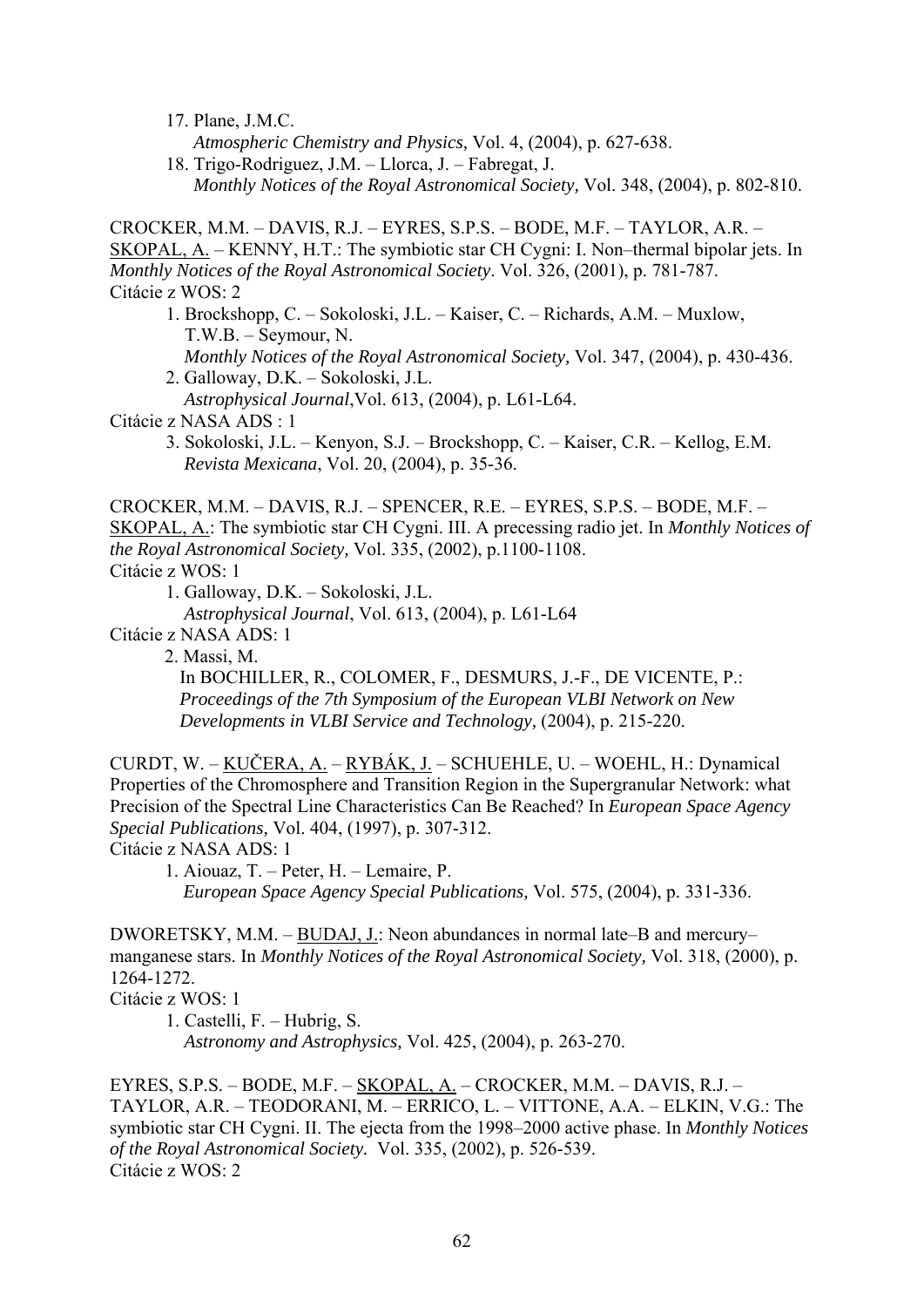1. Kotnik-Karuza, D. – Jurdana-Šepič, R. – Majlinger, Z.

- *Baltic Astronomy*,Vol. 13, (2004),p. 148-150.
- 2. Galloway, D.K. Sokoloski, J.L. *Astrophysical Journal*, Vol. 613, (2004), p. L61-L64.

Citácie z NASA ADS : 1

 3. Kotnik-Karuza, D. – Jurdana-Šepič, R. – Majlinger, Z. – Pavlenko, Y.V. *Astronomical Society of Pacific Conference Series,* Vol. 318, (2004), p. 371-373.

FRIEDJUNG, M. – GÁLIS, R. – HRIC, L. – PETRÍK, K.: More on the pulsation period of the cool component in the symbiotic binary AG Dra. In *Astronomy and Astrophysics.* Vol. 400, (2003), p. 595-598.

Citácie z WOS: 2

- 1. Paltani, S.
	- *Astronomy and Astrophysics*, Vol. 420, (2004), p. 789-797.
- 2. Leedjarv, L. Burmeister, M. Mikolajewski, M. Puss, A. Annuk, K. –Galan, C.

*Astronomy and Astrophysics,* Vol. 415, (2004), p. 273-282.

FRIEDJUNG, M. – HRIC, L. – PETRÍK, K. – GÁLIS, R.: An analysis of the photometric variation of the symbiotic star AG Draconis in quiescence. In *Astronomy and Astrophysics.*  Vol. 335, (1998), p. 545-548.

Citácie z WOS: 1

 1. Leedjarv, L. – Burmeister, M. – Mikolajewski, M. – Puss, A. – Annuk, K. –Galan, C.

*Astronomy and Astrophysics,* Vol. 415, (2004), p. 273-282.

GADUN, A. – HANSLMEIER, A. – KUČERA, A. – RYBÁK, J. – WOEHL, H.: Correlative relationships in an inhomogeneous solar atmosphere. In *Astronomy and Astrophysics,* Vol. 363, (2000), p. 289-294.

Citácie z WOS: 1

1. Kostyk, R.I. – Schukina, N.G. *Astronomy Reports*, Vol. 48, (2004), p. 769-780.

GÁLIS, R. – HRIC, L. – FRIEDJUNG, M. – PETRÍK, K.: Resonances as the general cause of the outbursts in the symbiotic system AG Draconis. In *Astronomy and Astrophysics,* Vol. 348, (1999), p. 533-541.

Citácie z WOS: 1

 1. Leedjarv, L. – Burmeister, M. – Mikolajewski, M. – Puss, A. – Annuk, K. –Galan, C.

*Astronomy and Astrophysics,* Vol. 415, (2004), p. 273-282.

GORANSKIJ, V.P. – SHUGAROV, S.Y. – KATYSHEVA, N.A. – SHEMMER, O. – RETTER, A. – CHOCHOL, D. – PRIBULLA, T.: Orbital period and oscillations in V723 Cassiopeiae. In *Information Bulletin on Variable Stars,* No. 4852, (2000), p. 1-4. Citácie z NASA ADS: 1

 1. Hachisu, I. – Kato, M. *Astrophysical Journal*, Vol. 612, (2004), p. L57-L60.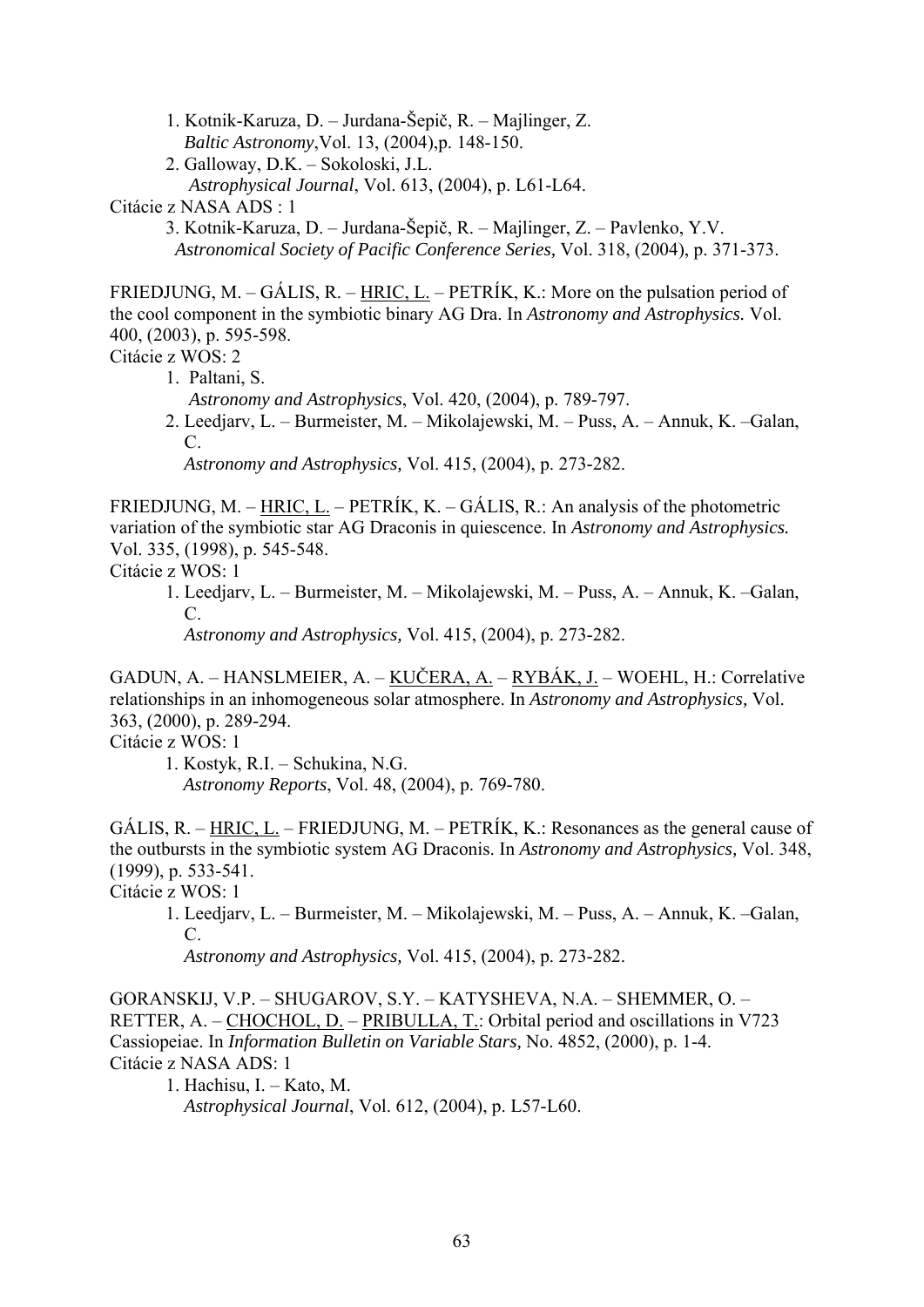GRYGAR, J. – HRIC, L. – CHOCHOL, D. – MAMMANO, A.: The symbiotic variable V1329 Cygni (= HBV 475) a decade after its discovery. In *Bulletin of the Astronomical Institutes of Czechoslovakia.* Vol. 30, (1979), p. 308-319. Citácie z SCI: 1

1. Arkhipova, V.P. – Ikonnikova, N.P. Astronomy Letters, Vol. 30, (2004), p. 117-123.

HAJDUKOVÁ, M. Jr.: Shower meteor data in the IAU MDC catalogues and hyperbolic orbits. In *Acta Astronomica et Geophysica Universitatis Comenianae,* Vol. 24, (2002), p. 33- 39.

Iné citácie: 1

1. Gajdoš, Š. – Porubčan, V.

 *Acta Astronomica et Geophysica Universitatis Comenianae,* Vol. 25, (2004), p. 37- 44.

HANSLMEIER, A. – KUČERA, A. – RYBÁK, J. – NEUNTEUFEL, B. - WOEHL, H.: Dynamics of the upper solar photosphere. In *Astronomy and Astrophysics*, Vol. 356, (2000), p. 308-314.

Citácie z WOS: 1

1. Kostyk, R.I. – Schukina, N.G. *Astronomy Reports*, Vol. 48, (2004), p. 769-780.

HILL, G. – HARMANEC, P. – PAVLOVSKI, K. – BOŽIČ, H. – HADRAVA, P. – KOUBSKÝ, P. – ŽIŽŇOVSKÝ, J.: Properties and nature of Be stars.17. V360 Lac = HD 216200 is a B3e + F9IV: binary. In *Astronomy and Astrophysics,* Vol. 324, (1997), p. 965- 976.

Citácie z NASA ADS: 1

1. Gies, D.R.

*Astronomical Society of Pacific Conference Series,* Vol. 318, (2004), p. 61-68.

HRIC, L. – PETRÍK, K. – URBAN, Z. – HANŽL, D.: Photometry of the dust nova V705 Cassiopeiae. In *Astronomy and Astrophysics Supplement Series,* Vol. 133, (1998), p. 211-216. Citácie z WOS: 2

- 1. Shore, S.N. Gehrz, R.D. *Astronomy and Astrophysics,* Vol. 417, (2004), p. 695-699.
- 2. Kiyota, S. Kato, T. Yamaoka, H. *Publications of the Astronomical Society of Japan*, Vol. 56, (2004), p. 193-211.

HRIC, L. – PETRÍK, K. – URBAN, Z. – NIARCHOS, P. – ANUPAMA, G.C.: The problem of the high mass of the hot component in the recurrent nova T Coronae Borealis solved after 38 years. In *Astronomy and Astrophysics.* Vol. 339, (1998), p. 449-456. Citácie z WOS: 2

- 1. Zamanov, R. Bode, M.F. Stanishev, V. Marti, J. *Monthly Notices of the Royal Astronomical Society,* Vol. 350, (2004), p. 1477-1484.
- 2. Stanishev, V. Zamanov, R. Tomov, N. Marziani, P. *Astronomy and Astrophysics,* Vol. 415, (2004), p. 609-616.

HRIC, L. – SKOPAL, A. – URBAN, Z. – DAPERGOLAS, A. – HANŽL, D. – ISLES, J.E. – NIARCHOS, P. – PAPOUŠEK, J. – PIGULSKI, A. – VELIČ, Z.: Photometry of symbiotic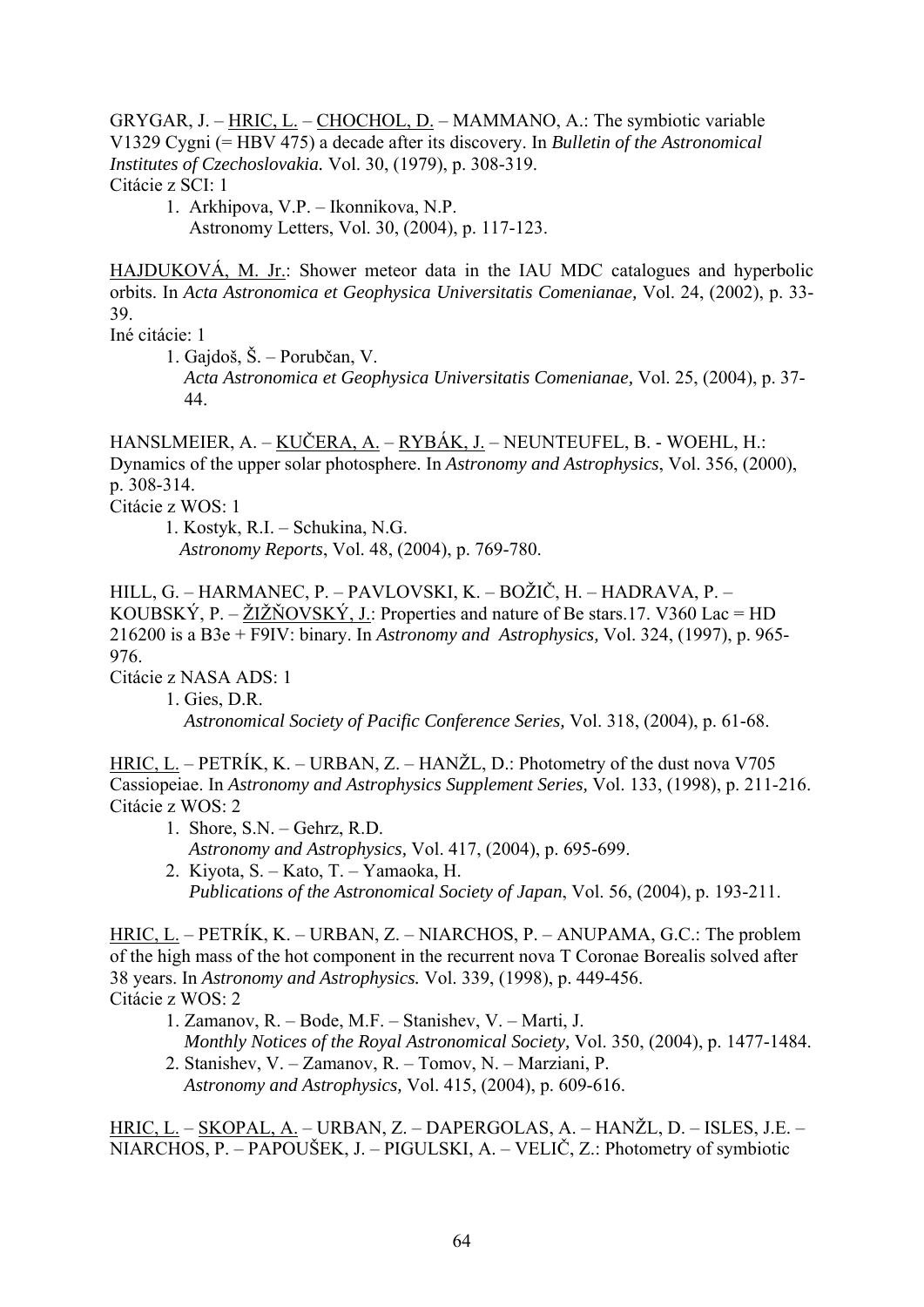stars – an international campaign. In *Contributions of the Astronomical Observatory Skalnaté Pleso,* Vol. 21, (1991), p. 303-331.

Citácie z NASA ADS: 1

 1. Pribulla, T. – Chochol, D. – Parimucha, S. – Vaňko, M. *Information Bulletin on Variable Stars*, (2004), No. 5513, p. 1-4.

CHOCHOL, D. – GRYGAR, J. – PRIBULLA, T. – KOMŽÍK, R. – HRIC, L. – ELKIN, V.: The expansion of the envelope of Nova V 1974 Cygni and the distance problem. In *Astronomy and Astrophysics,* Vol. 318, (1997), p. 908-924. Citácie z WOS: 1

1. Cassatella, A. – Lamers, H. – Rossi, C. – Altamore, A. – Gonzales-Riestra, R. *Astronomy and Astrophysics,* Vol. 420, (2004), p. 571-588.

CHOCHOL, D. – HRIC, L. – URBAN, Z. – KOMŽÍK, R. – GRYGAR, J. – PAPOUŠEK, J. Spectroscopic and photometric behaviour of Nova Cygni 1992 in the first nine months following outburst. In *Astronomy and Astrophysics,* Vol. 277, (1993), p. 103-113. Citácie z WOS: 1

1. Cassatella, A. – Lamers, H. – Rossi, C. – Altamore, A. – Gonzales-Riestra, R. *Astronomy and Astrophysics,* Vol. 420, (2004), p. 571-588.

CHOCHOL, D. – PRIBULLA, T.: Photometric study of nova Cas 1995. In *Contributions of the Astronomical Observatory Skalnaté Pleso,* Vol. 27, (1997), p. 53-69. Citácie z WOS: 2

- 1. Hachisu, I. Kato, M. *Astrophysical Journal*, Vol. 612, (2004), p. L57-L60.
- 2. Kiyota, S. Kato, T. Yamaoka, H. *Publications of the Astronomical Society of Japan*, Vol. 56, (2004), p. 193-211.

CHOCHOL, D. – PRIBULLA, T.: Photometric variability of the slow nova V723 Cas. In *Contributions of the Astronomical Observatory Skalnaté Pleso,* Vol. 28, (1998), p. 121-141. Citácie z NASA ADS: 1

 1. Hachisu, I. – Kato, M. *Astrophysical Journal*, Vol. 612, (2004), p. L57-L60.

CHOCHOL, D. – PRIBULLA, T. – PARIMUCHA, Š. – VAŇKO, M.: Long–term photometry of very slow novae. In *Baltic Astronomy*. Vol. 12, (2003), p. 610-615. Citácie z WOS: 1

1. Hachisu, I. – Kato, M. *Astrophysical Journal*, Vol. 612, (2004), p. L57-L60.

CHOCHOL, D. – PRIBULLA, T. – TAMURA, S. – TAJITSU, A. – KANAMITSU, O.: Physical processes in the very slow symbiotic nova PU Vul – possible triple system. In MIKOLAJEWSKA, J.: *Physical processes in symbiotic binaries*. Warszawa, CFPU, (1997), p. 127-132. Citácie z NASA ADS: 1

1. Hachisu, I. – Kato, M. *Astrophysical Journal*, Vol. 612, (2004), p. L57-L60.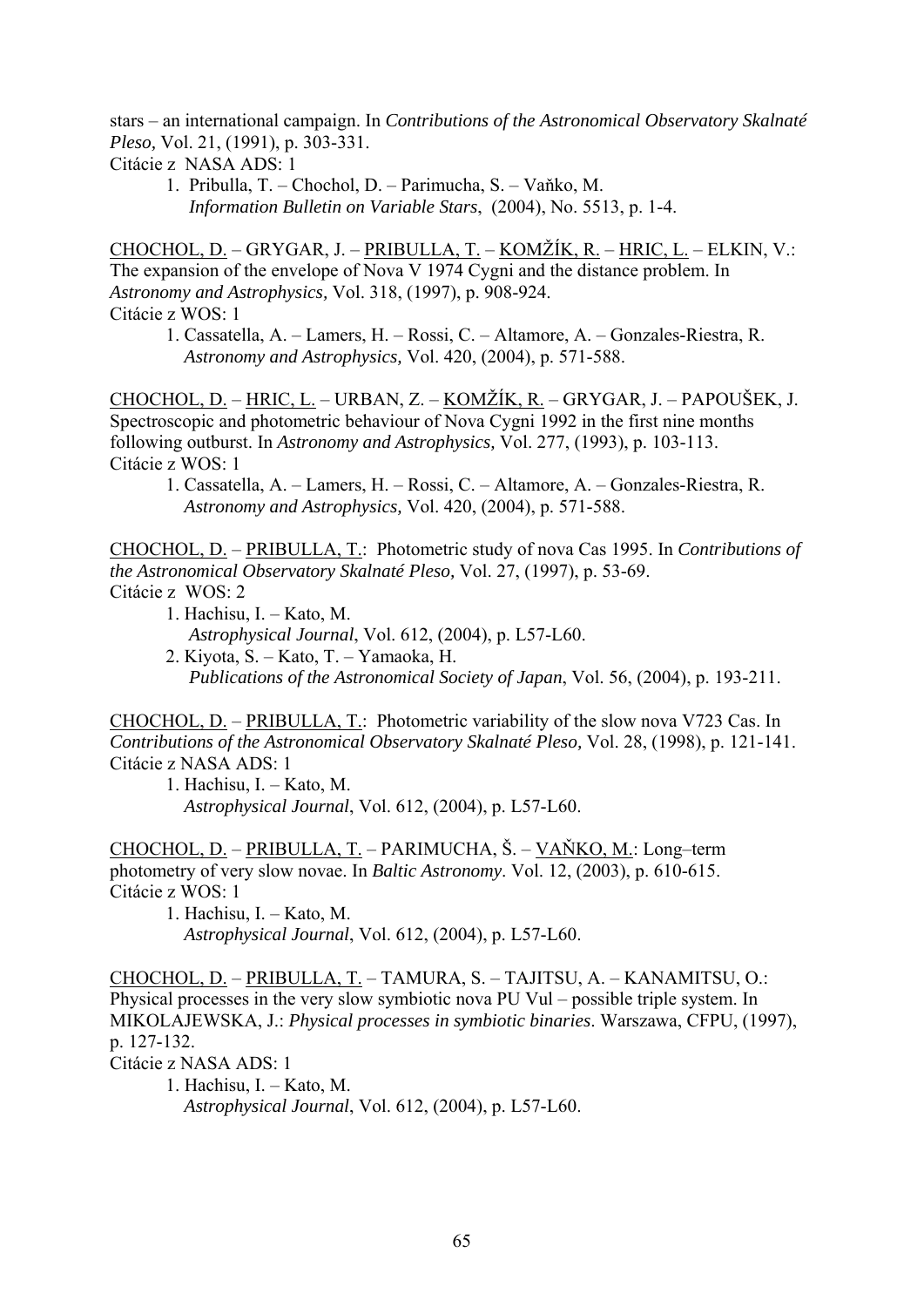CHOCHOL, D. – TEODORANI, M. – STRAFELLA, F. – ERRICO, L. – VITTONE, A.: Fast variability of the outflow in the Z CMa system. In *Monthly Notices of the Royal Astronomical Society,* Vol. 293, (1998), p. L73-L77.

Citácie z WOS: 1

1. Van den Acker, M.E. – Blondel, P.F.C. – Tjin, A. – Djie, H.R.E. – Grankin, K.N. – Ezkova, O.V. – Shevchenko, V.S. – Guenther, E. – Acke, B. *Monthly Notices of the Royal Astronomical Society,* Vol. 349, p. 1516-1536.

IIJIMA, T. – VITTONE, A. – CHOCHOL, D.: Spectroscopic and photometric studies of the symbiotic star AG Dra. In *Astronomy and Astrophysics.* Vol. 178, (1987), p. 203-212. Citácie z WOS: 1

1. Leedjarv, L. – Burmeister, M. – Mikolajewski, M. – Puss, A. – Annuk, K. – Galan, C.

*Astronomy and Astrophysics,* Vol. 415, (2004), p. 273-282.

KHALACK, V. – ZVERKO, J*.* – ŽIŽŇOVSKÝ, J.: Structure of the magnetic field in the Ap star HD187474. In *Astronomy and Astrophysics.* Vol. 403, (2003), p. 179-185. Citácie z NASA ADS: 2

- 1. Gerth, E. Glagolevskij, Yu.V. In Glagolevskij, Yu.G., Kudryavtsev, D.O., Romanyuk, I.I.: *Magnetic stars, Proceedings of the international conference*, Special Astrophysical Observatory, (2004), p. 152-165.
- 2. Glagolevskij, Yu.V. Gerth, E. In Glagolevskij, Yu.G., Kudryavtsev, D.O., Romanyuk, I.I.: *Magnetic stars, Proceedings of the international conference*, Special Astrophysical Observatory, (2004), p. 142-151.

KLAČKA, J. – KOCIFAJ, M.: Motion of nonspherical dust particle under the action of electromagnetic radiation, In *Journal of Quantitative Spectroscopy and Radiative Transfer.*  Vol. 70, (2001), p. 595-610.

Citácie z WOS: 1

 1. Krauss, O. – Wurm, G. *Journal of Quantitative Spectroscopy and Radiative Transfer*, Vol. 89, (2004), p. 179-189.

Iné citácie: 1

2. Krauss, O. – Wurm, G.

*Lunar and Planetary Science*, Vol. 35, (2004), p. 15-26.

KOCIFAJ, M. – DRŽÍK, M.: Retrieving the size distribution of microparticles by scanning the diffraction halo with a mobile ring-gap detector, In *Journal of Aerosol Science,* Vol. 28, (1997), p. 797-804.

Citácie z WOS: 1

 1. Romanov, V.P. – Churmakov, D.Y. – Berrocal, E. – Meglinskij, I.V. *Optics and Spectroscopy*, Vol. 97, (2004), p. 796-802.

KOCIFAJ, M. – LUKÁČ, J.: Using the multiple scattering theory for calculation of the radiation fluxes from experimental aerosol data. In *Journal of Quantitative Spectroscopy and Radiative Transfer.* Vol. 60, (1998), p. 933-942. Citácie z WOS: 2

1. Bertocchi, R. – Kribus, A. – Karni, J.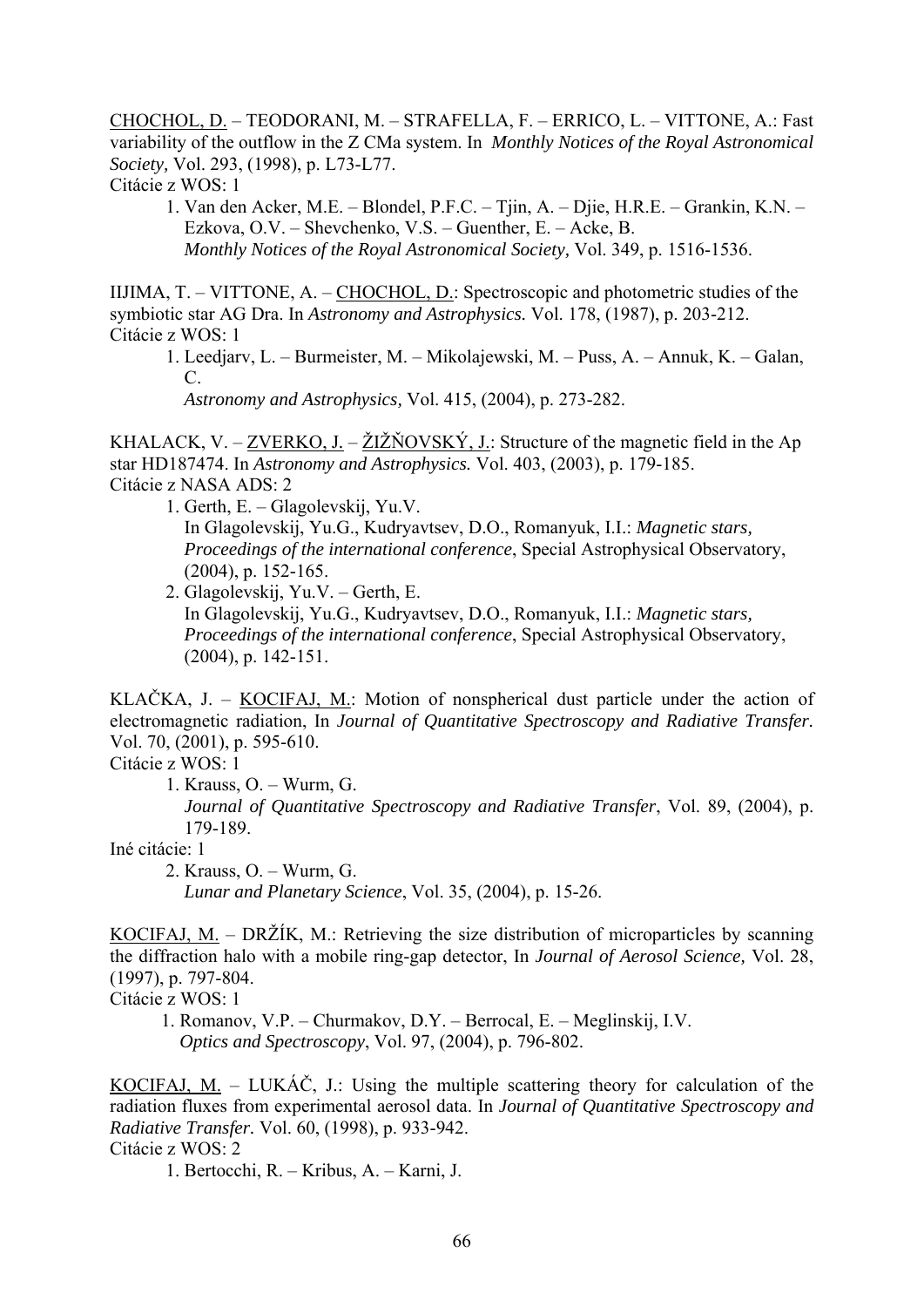*Journal of Solar Energy Engineering,* Vol. 126, (2004), p. 833-841.

 2. Dogras, C.K. – Ioannidou, M.P. – Chrissoulidis, D.P. *Journal of Quantitative Spectroscopy and Radiative Transfer,* Vol. 84, (2004), p. 223-238.

KOCIFAJ, M. – KAPIŠINSKÝ, I. – KUNDRACÍK, F.: Optical effects of irregular cosmic dust particle U2015 B10. In *Journal of Quantitative Spectroscopy and Radiative Transfer,*  Vol. 63, (1999), p. 1-14.

Citácie z WOS: 1

1. Hellmers, J. – Wriedt, T. *Journal of Quantitative Spectroscopy and Radiative Transfer,* Vol. 89, (2004), p. 97- 110.

KUČERA, A. – RYBÁK, J. – WOEHL, H.: Observations of Fe I lines in the quiet solar photosphere. In *Astronomy and Astrophysics,* Vol. 298, (1995), p. 917-922. Citácie z WOS: 1

1. Kostyk, R.I. – Schukina, N.G. *Astronomy Reports*, Vol. 48, (2004), p. 769-780.

KUDELA, K. –  $RYBÁK, J.$  – ANTALOVÁ, A. – STORINI, M.: Time Evolution of Low Frequency Periodicities in Cosmic Ray Intensity. In *Solar Physics,* Vol. 205, (2002), p. 165- 175.

Citácie z WOS: 1

1. Rouillard, A. – Lockwood, M. *Annales Geophysicae*, Vol. 22, (2004), p. 4381-4395.

KULČÁR, L. – SÝKORA, J.: Distribution of coronal holes over the solar surface 1970-1991. In *Contribution of the Astronomical Observatory Skalnaté Pleso,* Vol. 24, (1994), p. 79-84. Citácie z SCI: 2

1. Bilenko, I.A.

*Solar Physics,* Vol. 221, (2004), p. 261-282.

- 2. Badalyan, O.G. Obridko, V.N. *Astronomicheskij Zhurnal*, Vol. 81, (2004), p. 746-756. • Badalyan, O.G. – Obridko, V.N.
	- *Astronomy Reports*, Vol. 48, (2004), p. 678-687.

LETFUS, V. – KULČÁR, L. – SÝKORA, J.: On the possibility of identifying coronal holes on synoptic maps of the green corona. *Solar and Interplanetary Dynamics,* Dordrecht, D. Reidel Publ. Co., (1980), p. 49-53.

Citácie z SCI: 1

- 1. Badalyan, O.G. Obridko, V.N. *Astronomicheskij Zhurnal*, Vol. 81, (2004), p. 746-756.
- Badalyan, O.G. Obridko, V.N.
	- *Astronomy Reports*, Vol. 48, (2004), p. 678-687.

LETFUS, V. – SÝKORA, J.: *Atlas of the green corona synoptic charts for period 1947-1976,* Veda, Bratislava, (1982), p. 1-224. Citácie z SCI: 1

1. Badalyan, O.G. – Obridko, V.N. *Astronomicheskij Zhurnal*, Vol. 81, (2004), p. 746-756.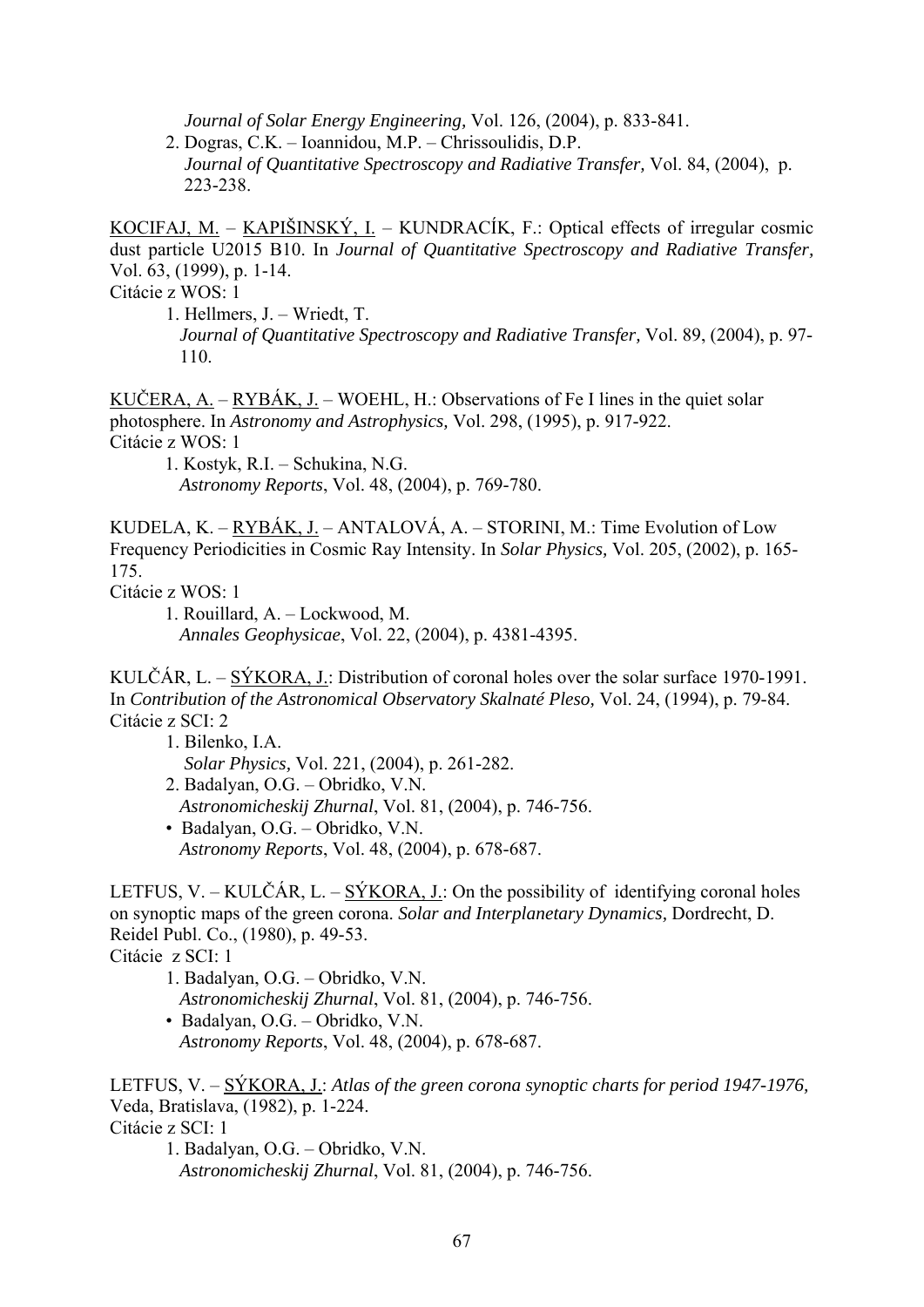• Badalyan, O.G. – Obridko, V.N. *Astronomy Reports*, Vol. 48, (2004), p. 678-687.

MAYER, P. – HANNA, M.A. – WOLF, M. – CHOCHOL, D.: Radial velocities of six early type evolved stars. In *Astrophysics and Space Science,* Vol. 262, (1998), p. 163-169. Citácie z WOS: 1

1. Morel, T. – Marchenko, S.V. – Patti, A.K. – Kappuswamy, K. – Carini, M.T. – Vood, E. – Zimmerman, R.  *Monthly Notices of the Royal Astronomical Society,* Vol. 351, (2004), p. 552-568.

McINTOSH, B.A. – HAJDUK, A.: Comet Halley meteor stream: A new model. In *Monthly Notices of the Royal Astronomical Society.* Vol. 205, (1983), p. 931-943. Citácie z NASA ADS: 2

- 1. Napier, W.M. Wickramasinghe, J.T. Wickramasinghe, N.C. *Monthly Notices of the Royal Astronomical Society,* Vol. 355, (2004), p. 191-195.
- 2. Gronkowski, P. *Monthly Notices of the Royal Astronomical Society,* Vol. 354, (2004), p. 142-150.

MEECH, K.J. – SVOREŇ, J.: Using Cometary Activity to Trace the Physical and Chemical Evolution of Cometary Nuclei. In *Comets II,* Tucson, University of Arizona, (2004), p. 317- 335.

Citácie v monogr., učeb. a iných kniž. publ.: 3

- 1. Prialnik, D. Benkhoff, J. Podolak, M. *Comets II,* Tucson, University of Arizona, (2004), p. 359-387.
- 2. Bockelée-Morvan, D. Crovisier, J. Mumma, M.J. Weaver, H.A. *Comets II,* Tucson, University of Arizona, (2004), p. 391-421.
- 3. Boehnhardt, H. *Comets II,* Tucson, University of Arizona, (2004), p. 301-316.

MINAROVJECH, M. – RUŠIN, V. – RYBANSKÝ, M. – SAKURAI, T. – ICHIMOTO, K.: Oscillations in the coronal green-line intensity observed at Lomnický štít and Norikura nearly simultaneously. In *Solar Physics*, Vol. 213, (2003), p. 269-290. Citácie z NASA ADS: 1

1. Trimble, V. – Aschwanden, M.

*Publications of the Astronomical Society of Pacific*, Vol. 116, (2004), p. 187-265.

MUNARI, U. – TOMOV, T.V. – HRIC, L. – HAZUCHA, P.: Photometry of the progenitor of Nova Cassiopeiae 1993 on Asiago Schmidt archive plates. In *Information Bulletin on Variable Stars.* No. 3977, (1994), p. 1-4.

Citácie z NASA ADS: 1

 1. Kiyota, S. – Kato, T. – Yamaoka, H. *Publications of the Astronomical Society of Japan,* Vol. 56, (2004), p. 193-211.

NESLUŠAN, L.: A comparison between the compositions of cometary and interstellar materials. In *Contributions of the Astronomical Observatory Skalnaté Pleso,* Vol. 32, (2002), p. 145-174.

Citácie z NASA ADS: 1

 <sup>1.</sup> Trimble, V. – Aschwander, M.J. *Publications of the Astronomical Society of Pacific*, Vol. 116, (2004), p. 187-265.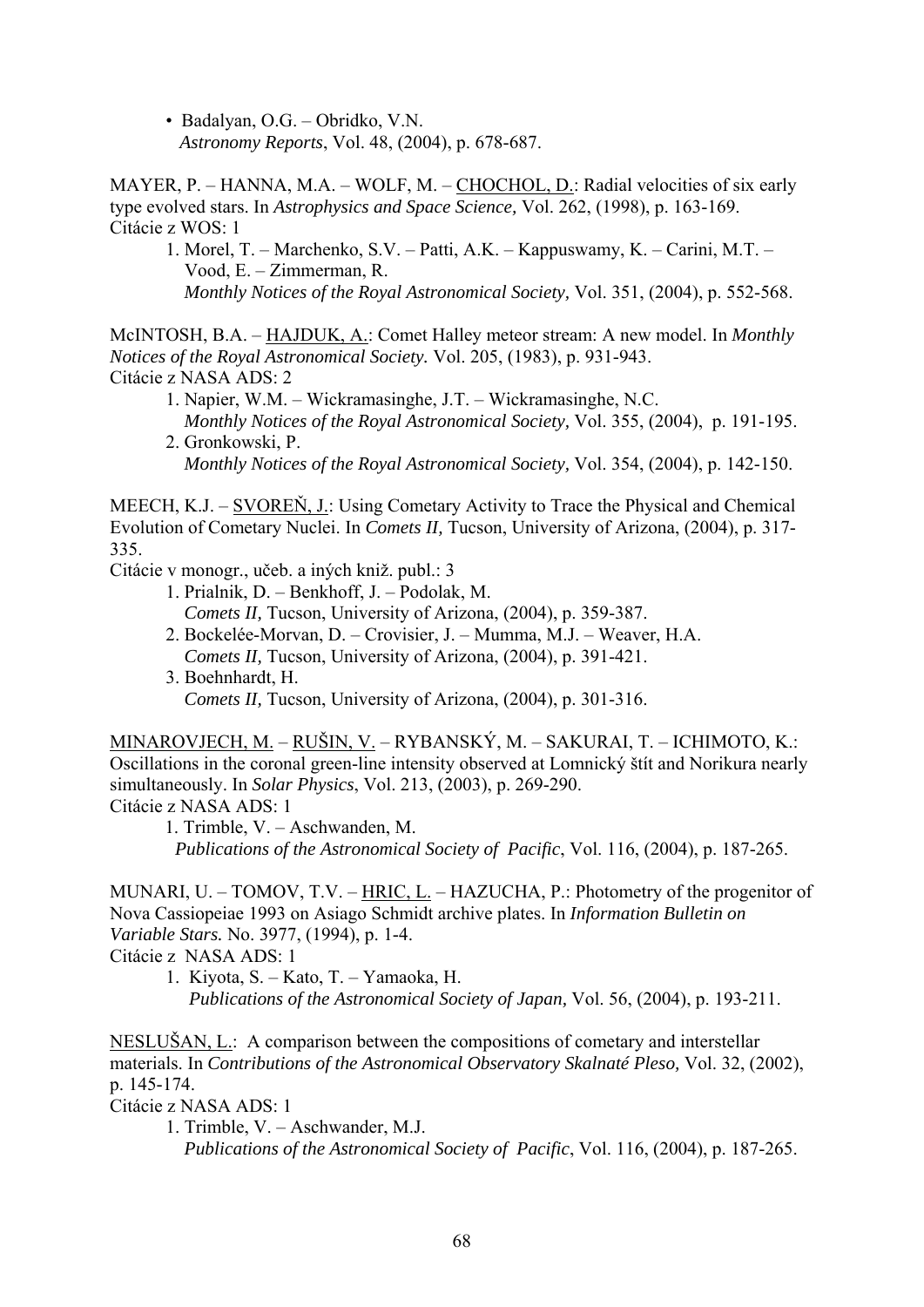NESLUŠAN, L.: Comet 14P/Wolf and D/1982 T1 as parent bodies of a common Alpha Capricornids related meteor stream. In *Astronomy and Astrophysics.* Vol. 351, (1999), p. 752- 758.

Iné citácie: 1

 1. Dubietis, A. – Rainer, A. *WGN Journal of the International Meteor Organization*, Vol. 32, (2004), p. 69-76.

NESLUŠAN, L. – SVOREŇ, J. – PORUBČAN, V.: A computer program for calculation of a theoretical meteor-stream radiant. In *Astronomy and Astrophysics.* Vol. 331, (1998), p. 411- 413.

Citácie z WOS: 1

1. Meng, H. – Zhu, J. – Gong, X. – Li, Y. – Yang, B. – Gao, J. – Guan, M. – Fan, Y. – Xia, D.

*Icarus*, Vol. 169, (2004), p. 385-389.

Iné citácie: 1

 2. Langbroek, M. *WGN Journal of the International Meteor Organization*, Vol. 32, (2004), p. 84-86.

 $\overline{OZGUC}$ , A. – ATAC, T. – RYBÁK, J.: Flare index variability in the ascending branch of solar cycle 23. In *Journal of Geophysical Research (Space Physics),* Vol. 107, (2002), p. SSH  $11-1 - SSH$  11-8.

Citácie z WOS: 1

 $\overline{OZGUC}$ , A. – ATAC, T. – RYBÁK, J.: Temporal variability of the flare index (1966-2001). In *Solar Physics,* Vol. 214, (2003), p. 375-396.

Citácie z WOS: 3

- 1. Trimble, V. Aschwanden, M. *Publications of the Astronomical Society of Pacific*, Vol. 116, (2004), p. 187-265. 2. Joshi, B. – Joshi, A. *Solar Physics,* Vol. 219, (2004), p. 343-356. 3. Getko, R.
	- *Solar Physics,* Vol. 224, (2004), p. 291-301.

PARIMUCHA, Š. – CHOCHOL, D. – PRIBULLA, T. – BUSON, L.M. – VITTONE, A.A.: Multiwavelength evidence for a 15–year periodic activity in the symbiotic nova V1016 Cygni. In *Astronomy and Astrophysics,* Vol. 391, (2002), p. 999-1004. Citácie z WOS: 1

 1. Birriel, J.J. *Astrophysical Journal*, Vol. 612, (2004), p. 1136-1139.

PEROZZI, E. – RONDINELLI, G. – Di GENOVA, G. – PITTICH, E.M. –VALSECCHI, G.B.: Small satellite mission to long period comets. The Hale-Bopp opportunity. In *Acta Astronautica,* Vol. 39, (1996), p. 45-50. Citácie z NASA ADS: 1

1. Hughes, G.W. – McInnes, C.R. *Journal of Spacecraft and rockets*, Vol. 41, (2004), p. 140-150.

 <sup>1.</sup> Joshi, B. – Joshi, A. *Solar Physics,* Vol. 219, (2004), p. 343-356.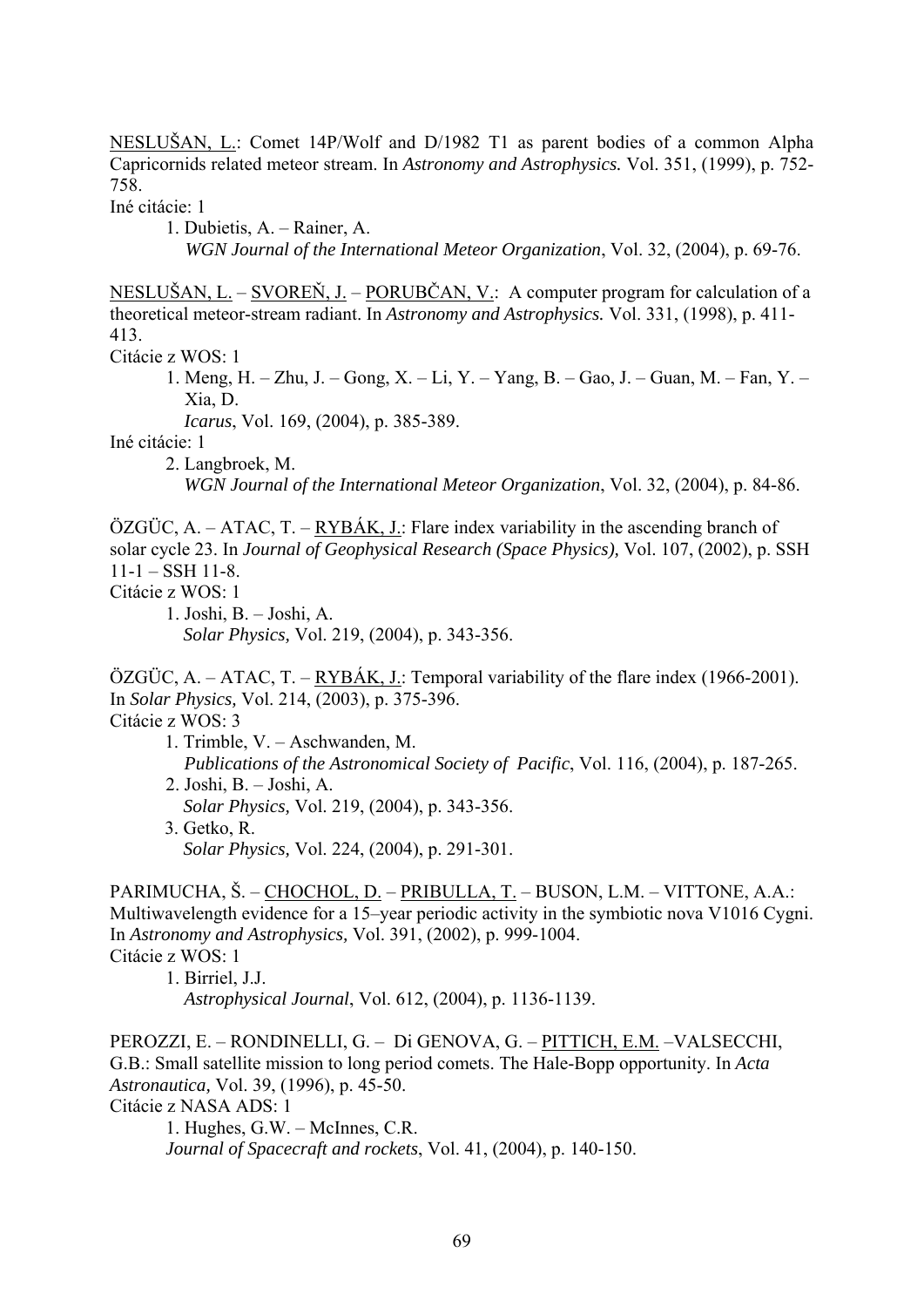PETRÍK, K. – HRIC, L. – GÁLIS, R. – FRIEDJUNG, M. – DOBROTKA, A.: Recent outburst of AG Dra has finished. In *Information Bulletin on Variable Stars.* No. 4588, (1998), p. 1-4.

Citácie z NASA ADS: 1

 1. Leedjarv, L. – Burmeister, M. – Mikolajewski, M. – Puss, A. – Annuk, K. – Galan, C.

*Astronomy and Astrophysics,* Vol. 415, (2004), p. 273-282.

PORUBČAN, V. – CEVOLANI, G. On the activity and orbit of the Geminid meteoroid stream. In *Il Nuovo Cimento,* Vol. 17C, (1994), p. 243-248. Iné citácie: 1

1. Rendtel, J.

*WGN Journal of the International Meteor Organization,* Vol. 32, (2004), p. 57-59.

PORUBČAN, V. – GAVAJDOVÁ, M.: A search for fireball streams among photographic meteors. In *Planetary and Space Sciences,* Vol. 42, (1994), p. 151-155. Iné citácie: 1

1. Rendtel, J.

*WGN Journal of the International Meteor Organization,* Vol. 32, (2004), p. 57-59.

PRIBULLA, T. – CHOCHOL, D. – MILANO, L. – ERRICO, L. – VITTONE, A.A. – BARONE, F. – PARIMUCHA, Š.: Active eclipsing binary RT Andromedae revisited. In *Astronomy and Astrophysics,* Vol. 362, (2000), p. 169-188. Citácie z WOS: 1

 1. Karatas, Y. – Bilir, S. – Eker, Z. – Demircan, O. *Monthly Notices of the Royal Astronomical Society*, Vol. 349, (2004), p. 1069- 1092.

PRIBULLA, T. – CHOCHOL, D. – PARIMUCHA, Š.: Period and light–curve study of the eclipsing contact binary SW Lac. In *Contributions of the Astronomical Observatory Skalnaté Pleso,* Vol. 29, (1999), p. 111-126.

Citácie z WOS: 1

 1. Albayrak, B. – Djuraševič, G. – Erkapič, S. – Tanriverdi, T. *Astronomy and Astrophysics,* Vol. 420, (2004), p. 1039-1045.

PRIBULLA, T. – CHOCHOL, D. – ROVITHIS-LIVANIOU, H. – ROVITHIS, P.: The contact binary AW Ursae Majoris as a member of a multiple system. In *Astronomy and Astrophysics,* Vol. 345, (1999), p. 137-148. Citácie z WOS: 1

 1. Qian, S.B. – Yang, Y.G. *Astronomical Journal*, Vol. 128, (2004), p. 2430-2434.

PRIBULLA, T. – CHOCHOL, D. – VAŇKO, M. – PARIMUCHA, Š.: The first ground– based photometry of contact binaries FN Cam and EX Leo. In *Information Bulletin on Variable Stars.* No. 5258, (2002), p. 1-4. Citácie z WOS: 1 1. Wadhwa, S.S. – Zealey, W.J. *Astrophysics and Space Science*, Vol. 291, (2004), p. 21-25. Citácie z NASA ADS: 1

2. Selam, S.O.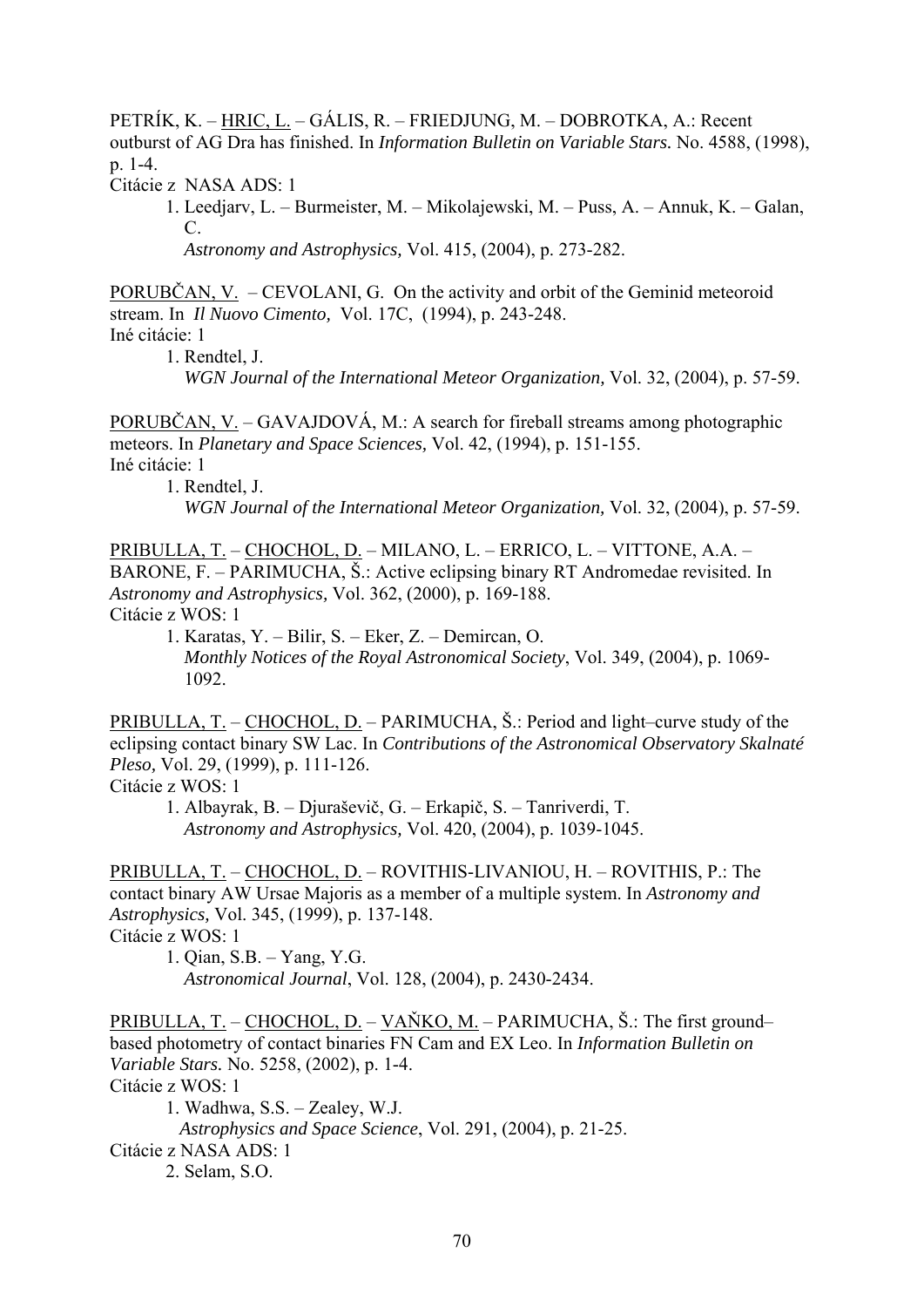*Astronomy and Astrophysics,* Vol. 416, (2004), p. 1097-1105.

PRIBULLA, T. – KREINER, J.M. – TREMKO, J.: Catalogue of the field contact binary stars. In *Contributions of the Astronomical Observatory Skalnaté Pleso,* Vol. 33, (2003), p. 38-70. Citácie z WOS: 2

1. Csizmadia, Sz. – Klagyivik, P.

*Astronomy and Astrophysics,* Vol. 426, (2004), p. 1001-1005.

2. Yang, Y.G. – Qian, S.B. – Zhu, C.H.

 *Publications of the Astronomical Society of Pacific*, Vol. 116, (2004), p. 826-832. Citácie z NASA ADS: 1

3. Selam, S.O.

*Astronomy and Astrophysics,* Vol. 416, (2004), p. 1097-1105.

PRIBULLA, T. – PARIMUCHA, Š. – CHOCHOL, D. – VAŇKO, M.: HH UMa is a contact binary. In *Information Bulletin on Variable Stars,* No. 5414, (2003), p. 1-4. Citácie z WOS: 1

 1. Selam, S.O. *Astronomy and Astrophysics*, Vol. 416, (2004), p. 1097-1105.

PRIBULLA, T. – VAŇKO, M.: Photoelectric photometry of eclipsing contact binaries: U Peg,YY CrB,OU Ser and EQ Tau. In *Contributions of the Astronomical Observatory Skalnaté Pleso*, Vol. 32, (2002), p. 79–98.

- Citácie z WOS: 1
	- 1. Selam, S.O.

*Astronomy and Astrophysics*, Vol. 416, (2004), p. 1097-1105.

PRIBULLA, T. – VAŇKO, M. – PARIMUCHA, Š. – CHOCHOL, D.: New photoelectric minima and updated ephemerides of selected eclipsing binaries. In *Information Bulletin on Variable Stars,* No. 5056, (2001), p. 1-4.

Citácie z WOS: 3

- 1. Samec, R.G. Faulkner, D.R. Williams, D.B. *Astronomical Journal*, Vol. 128, (2004), p. 2997-3004. 2. Selam, S.O.
	- *Astronomy and Astrophysics*, Vol. 416, (2004), p. 1097-1105.
- 3. Zhang, X.B. Zhang, R.X. *Monthly Notices of the Royal Astronomical Society*, Vol. 347, (2004), p. 307-315.

PRIBULLA, T. – VAŇKO, M. – PARIMUCHA, Š. – CHOCHOL, D.: New photoelectric and CCD minima and updated ephemerides of selected eclipsing binaries. In *Information Bulletin on Variable Stars,* No. 5341, (2002), p. 1-4. Citácie z WOS: 5

 1. Hiller, M.E. – Osborn, W. – Terrell, D. *Publications of the Astronomical Society of Pacific*, Vol. 116, (2004), p. 337-344. 2. Pych, W. – Rucinski, S.M. – DeBond, H. – Thomson, J.R. – Capobianco, C.C. – Blake, R.M. – Ogłoza, W. – Stachowski, G. – Rogoziecki, P. – Ligeza, P. – Gazeas, K.

*Astronomical Journal*, Vol. 127, (2004), p. 1712-1719.

- 3. Qian, S.B. Soonthornthum, B. Xiang, F.Y. Zhu, L.Y. He, J.J. *Publications of the Astronomical Society of Japan*, Vol. 56, (2004), p. 465-468.
- 4. Samec, R.G. Faulkner, D.R. Williams, D.B.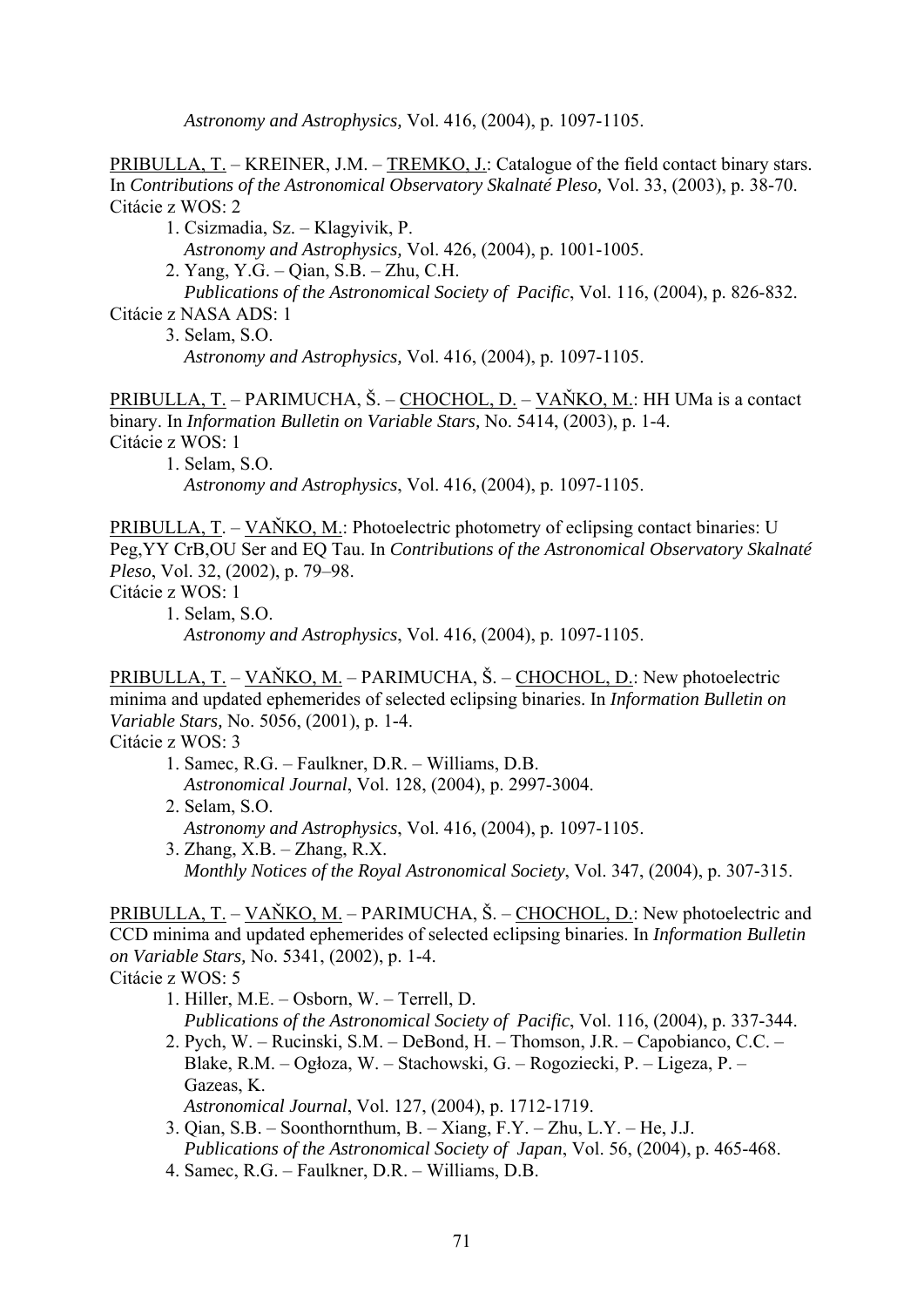*Astronomical Journal*, Vol. 128, (2004), p. 2997-3004.

 5. Zola, S. – Rucinski, S.M. – Baran, A. – Ogloza, W. – Pych, W. – Kreiner, J.M. – Stachowski, G. – Gazeas, K. – Niarchos, P. – Siwak, M. *Acta Astronomica*, Vol. 54, (2004), p. 299-312.

ROBINSON, K. – BODE, M.F. – SKOPAL, A. – IVISON, R.J. – MEABURN, J.: On the nature of the emission–line profiles of symbiotic stars – I. Accretion disks. In *Monthly Notices of the Royal Astronomical Society,* Vol. 269, (1994), p. 1-12. Citácie z WOS: 1

 1. Leedjarv, L. – Burmeister, M. – Mikolajewski, M. – Puss, A. – Annuk, K. – Galan, C.

*Astronomy and Astrophysics,* Vol. 415, (2004), p. 273-282.

RYBÁK, J. – DOROTOVIČ, I.: Temporal Variability of the Coronal Green-Line Index (1947-1998). In *Solar Physics,* Vol. 205, (2002), p. 177-187. Citácie z WOS: 1

1. Rušin, V. – Rybanský, M. – Minarovjech, M. *Advances in Space Research*, Vol. 34, (2004), p. 251-255.

RYBÁK, J. – KUČERA, A. – CURDT, W. – SCHUEHLE, U. – WOEHL, H.: Chromospheric And Transition Region Dynamics - Reasons and Consequences of the Short Period Instrumental Periodicities of SOHO/SUMER. In *European Space Agency Special Publications,* Vol. 446, (1999), p. 579-584. Citácie z WOS: 1

RYBANSKÝ, M. – RUŠIN, V.: The green corona and magnetic fields. In *Solar Physics,* Vol. 207, (2002), p. 47-61.

Citácie z WOS: 2

1. Minarovjech, M. – Kudela, K. – Mavromichalaki, H. – Plainaki, C. – Zouganelis, I. – Petropoulos, B.

*Solar Physics,* Vol. 224, (2004), p. 285-290.

2. Kurt, V. – Belov, A. – Mavromichalaki, H. – Gerontidou, M. *Annales Geophysicae*, Vol. 22, (2004), p. 2255-2271.

SANIGA, M.: Geometry of psychological time. In *http://arXiv.org/abs/physics/0302075*. Iné citácie: 1

1. Toboso, M.M.

*A parte rei*, Vol. 34, (2004), p. 1-70.

SANIGA, M.: On the remarkable similarity between the sunspot and the type II superconductor magnetic vortex. In *PhD Thesis*, Tatranská Lomnica, Astronomical Institute of the Slovak Academy of Sciences, (1990). Iné citácie: 1

 1. Grandpierre, A. *Interdisciplinary Description of Complex Systems*, Vol. 2, (2004), p. 12-28.

SANIGA, M.: A sunspot as the macroscopic analog of a magnetic vortex in a Type II superconductor, In *Soviet Astronomy*, Vol. 36, (1992), p. 466-468.

<sup>1.</sup> McIntosh, S.W. – Poland, A.I. *Astrophysical Journal*, Vol. 604, (2004), p. 449-454.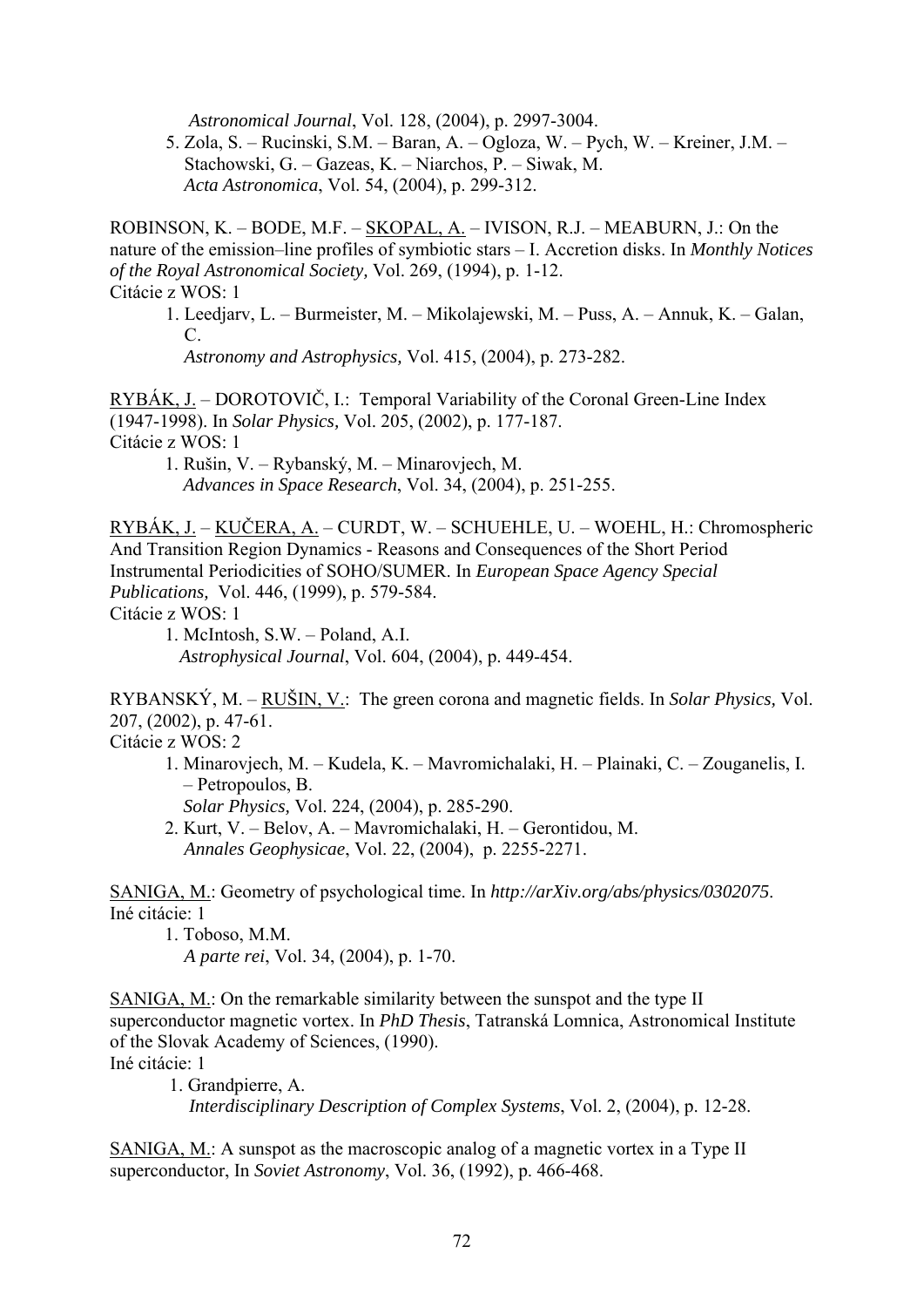Iné citácie: 1

1. Grandpierre, A. *Interdisciplinary Description of Complex Systems*, Vol. 2, (2004), p. 12-28.

SANIGA, M.: On the possibility of a Chern-Simons physics on the Sun. In *Chaos, Solitons and Fractals*, Vol. 7, (1996), p. 1053-1055.

Iné citácie: 1

1. Grandpierre, A. *Interdisciplinary Description of Complex Systems*, Vol. 2, (2004), p. 12-28.

SANIGA, M.: Pencils of conics: a means towards a deeper understanding of the arrow of time. In *Chaos, Solitons and Fractals*, Vol. 9, (1998), p. 1071-1086. Iné citácie: 1

 1. Planat, M. *Neuroquantology*, Vol. 2, (2004), p. 292-308.

SANIGA, M.: A further note on a formal relationship between the arithmetic of homaloidal nets and the dimensions of transfinite space-time. In *Chaos, Solitons and Fractals*, Vol. 13 (2002), p. 1571-1573.

Citácie z WOS: 1

1. El Naschie, M.S.

*Chaos, Solitons and Fractals*, Vol. 19, (2004), p. 209-236.

SANIGA, M.: Geometry of time and dimensionality of space. In *The Nature of Time: Geometry, Physics and Perception,* Dordrecht, Kluwer Academic Publishers, (2003), p. 131- 143.

Iné citácie: 1

 1. Kassandrov, V.V. *Hypercomplex numbers in geometry and physics*, Vol. 1, (2004), p. 89-105.

SANIGA, M. – KLAČKA, J.: Quantum micro-solitons – a clue to solve the fundamental problems of solar physics?. In *Astrophysics and Space Science*, Vol. 200, (1993), p. 1-7. Iné citácie: 1

1. Grandpierre, A.

*Interdisciplinary Description of Complex Systems*, Vol. 2, (2004), p. 12-28.

SEMENIUK, I. – SCHWARZENBERG-CZERNY, A. – DUERBECK, H. – HOFFMANN, M. – SMAK, J. – STEPIEN, K. – TREMKO, J.: Four periods of TT Arietis. In *Acta Astronomica,* Vol. 37, (1987), p. 197-212. Citácie z WOS: 1 1. Melikian, N.D. – Karapetian, A.A. *Astrophysics*, Vol. 47, (2004), p. 462-471.

Citácie z NASA ADS: 1 2. Sulejmanov, V. – Bikhaev, I. – Belyakov, K. – Sakhibullin, N. – Zhukov, G. – Aslan, Z. – Kiziloglu, U. – Khamitov, I. *Astrophysical Letters*, Vol. 30, (2004), p. 615-629.

SHAVRINA, A.V. – POLOSUKHINA, N.S. – ZVERKO, J. – MASHONKINA, L.I. – KHALACK, V. – ŽIŽŇOVSKÝ, J. – HACK, M. – TSYMBAL, V. – NORTH, P. – VYGONEC, V.V.: Lithium on the surface of cool magnetic CP stars. II. Spectrum analysis of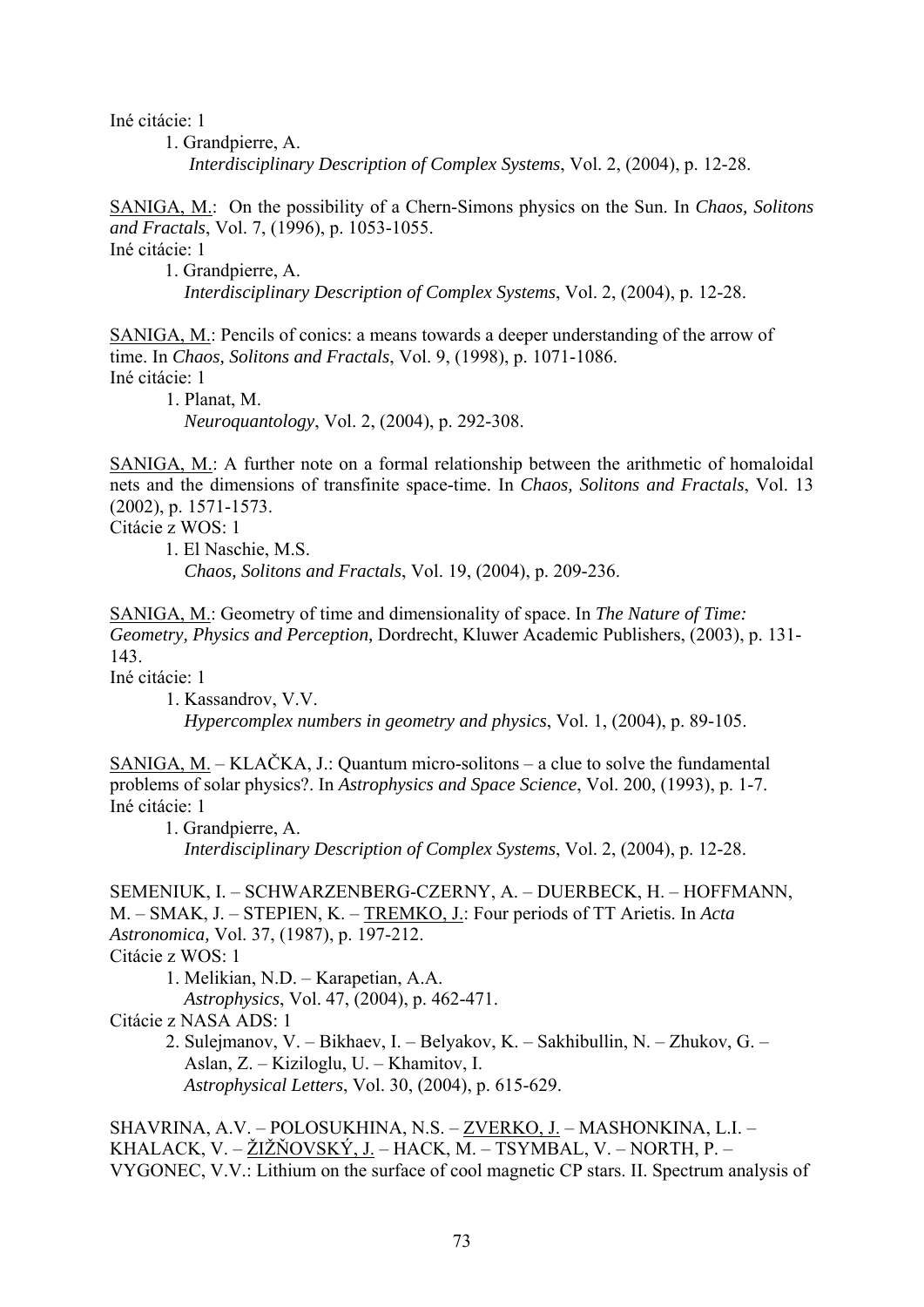HD 83368 and HD 60435 with lithium Spots. In *Astronomy and Astrophysics,* Vol. 372, (2001), p. 571-578.

Citácie z WOS: 1

 1. Ryabchikova, T. – Nesvacil, N. – Weiss, W.W. – Kochukov, O. – Stütz, Ch. *Astronomy and Astrophysics,* Vol. 423, (2004), p. 705-715.

Citácie z NASA ADS: 1

2. Kubát, J. – Korčáková, D.

*Proceedings of the IAU Symposium*, Vol. 224, (2004), p. 13-22.

SHAVRINA, A.V. – POLOSUKHINA, N.S. – PAVLENKO, Ya.V. – YUSHCHENKO, A.V. – QUINET, P. – HACK, M. – NORTH, P. – GOPKA, V. F. – ZVERKO, J. – ŽIŽŇOVSKÝ, J. – VELES, A.: The spectrum of the roAp star HD 101065 (Przybylski's star) in the Li 6708 A spectral region. In *Astronomy and Astrophysics,* Vol. 409, (2003), p. 707-713. Citácie z WOS: 1

 1. Cowley, C.R. – Bidelman, W.P. – Hubrig, S. – Mathys, G. – Bord, D.J. *Astronomy and Astrophysics,* Vol. 419, (2004), p. 1087-1093.

SKOPAL, A. Circumstellar material in the symbiotic binary V443 Herculis. In *Astrophysics and Space Sciences,* Vol. 238, (1996), p. 285-302.

Citácie z WOS: 1

1. Ikeda, Y. – Tamura, S.

*Publications of the Astronomical Society of Japan,* Vol. 56, (2004), p. 353-379.

SKOPAL, A. Is the symbiotic binary EG And an eclipsing system? In *Astronomy and Astrophysics,* Vol. 318, (1997), p. 53-59.

Citácie z WOS: 1

 1. Ikeda, Y. – Tamura, S. *Publications of the Astronomical Society of Japan,* Vol. 56, (2004), p. 353-379.

SKOPAL, A. On the nature of apparent changes of the orbital period in symbiotic binaries. In *Astronomy and Astrophysics,* Vol. 338, (1998), p. 599-611. Citácie z WOS: 2

- 1. Ikeda, Y. Akitaya, H. Matsuda, K. Homma, K. Seki, M. Kawabata, K. Hirata, R. – Okazaki, A. *Astrophysical Journal*, Vol. 604, (2004), p. 357-361.
- 2. Ikeda, Y. Tamura, S. *Publications of the Astronomical Society of Japan,* Vol. 56, (2004), p. 353-379.

SKOPAL, A. Photometry of symbiotic stars. VIII. EG And, TX CVn, BF Cyg, CH Cyg, AG Dra and AX Per. In *Contribution of the Astronomical Observatory Skalnaté Pleso*, Vol. 28, (1998), p. 87-100.

Citácie z WOS: 1

1. Leedjarv, L. – Burmeister, M. – Mikolajewski, M. – Puss, A. – Annuk, K. – Galan, C.

*Astronomy and Astrophysics,* Vol. 415, (2004), p. 273-282.

SKOPAL, A. Notices to investigation of symbiotic binaries. II. Reconstruction of the spectral energy distribution. In *Contribution of Astronomical Observatory Skalnaté Pleso,* Vol. 32, (2001), p. 119-128. Citácie z WOS: 1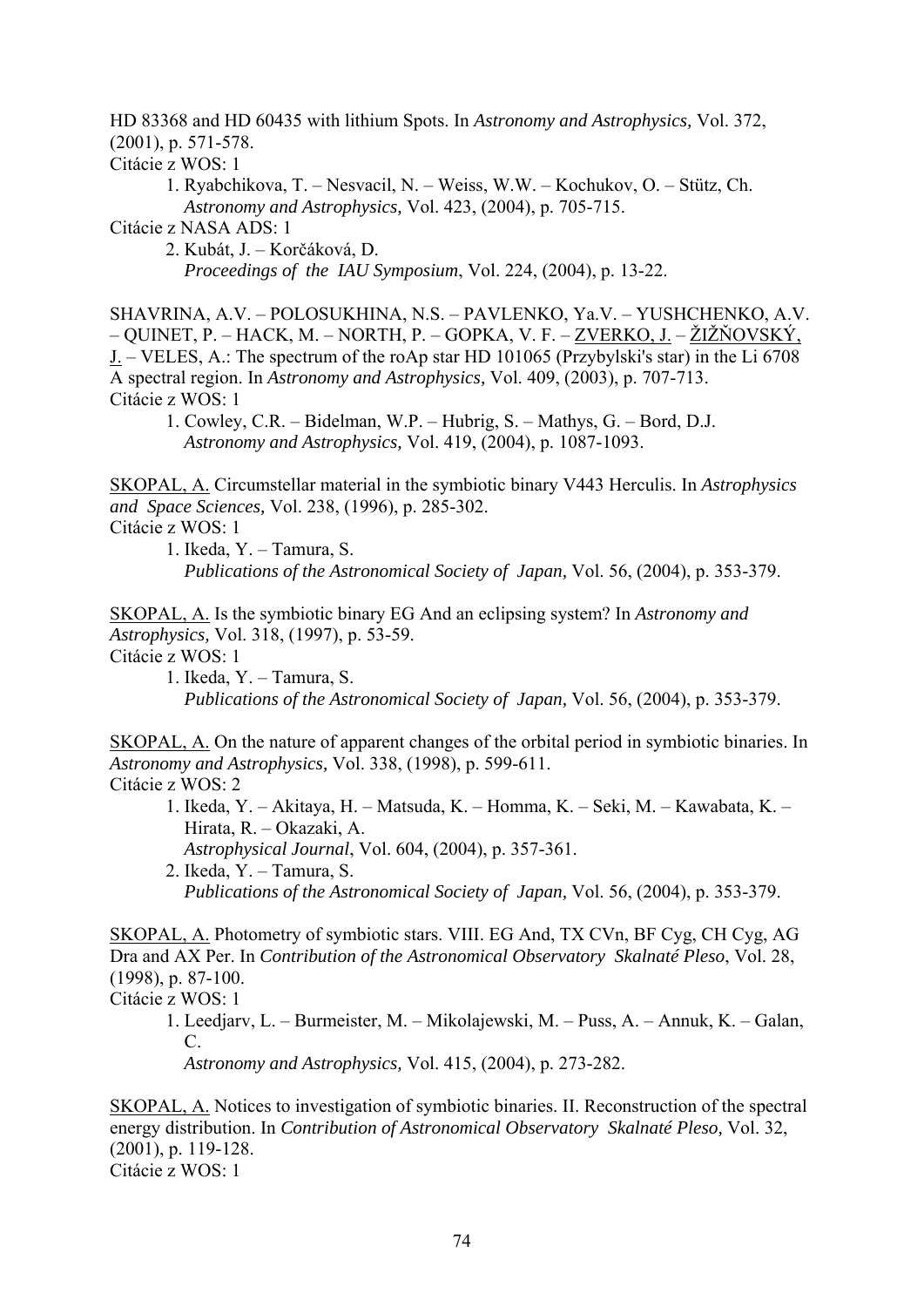1. Taranova, O.G. – Tomov, N.A. – Tomova, M.T. – Shenavrin, V.I. *Astronomy Reports*, Vol. 48, (2004), p. 742-750.

SKOPAL, A.: Discovery of the eclipse in the symbiotic binary Z Andromedae. In *Astronomy and Astrophysics,* Vol. 401, (2003), p. L17-L20. Citácie z WOS: 3

- 1. Ikeda, Y. Akitaya, H. Matsuda, K. Homma, K. Seki, M. Kawabata, K. Hirata, R. – Okazaki, A.
- *Astrophysical Journal*, Vol. 604, (2004), p. 357-361.
- 2. Kato, T. Uemura, M. Ishioka, R. Nogami, D. Kunjaya, C. Baba, H. Yamoaka, H.

*Publications of the Astronomical Society of Japan, Vol. 56, (2004), p. 1-54.* 

 3. Tomov, N.A. – Tomova, M.T. – Taranova, O.G. *Astronomy and Astrophysics,* Vol. 428, (2004), p. 985-992.

SKOPAL, A.: The role of ionization in symbiotic binaries. In *Research Signpost: Recent Research Developments in Astronomy and Astrophysics,* Vol. 1, (2003), p. 111-135. Citácie z WOS: 1

 1. Jung, Y.CH. – Lee, H.W. *Monthly Notices of the Royal Astronomical Society,* Vol. 350, (2004), p. 580-586.

SKOPAL, A.: The Impact of Photometric Observations on Symbiotic Star Research. In *Astronomical Society of Pacific Conference Series*, Vol. 303, (2003), p. 92-96. Citácie z NASA ADS :1

1. Percy, J.R. – Harrett, A. *The Journal of the American Association of Variable Stars Observers*, Vol. 33, (2004), p. 34-41.

SKOPAL, A. – BODE, M.F. – CROCKER, M.M. – DRECHSEL, H. – EYRES, S.P.S. – KOMŽÍK, R.: The symbiotic star CH Cygni. IV. Basic kinematics of the circumstellar matter during active phases. In *Monthly Notices of the Royal Astronomical Society,* Vol. 335, (2002), p. 1109-1119.

Citácie z WOS: 1

1. Brockshopp, C. – Sokoloski, J.L. – Kaiser, C. – Richards, A.M. – Muxlow, T.W.B. – Seymour, N.

*Monthly Notices of the Royal Astronomical Society,* Vol. 347, (2004), p. 430-436.

SKOPAL, A. – BODE, M.F. – LLOYD, H.M. – TAMURA, S.: Eclipses in the symbiotic system CH Cyg. In *Astronomy and Astrophysics*, Vol. 308, (1996), p. L9-L12. Citácie z WOS: 1

1. Taranova, O.G. – Shenavrin, V.I.

*Astronomy Reports,* Vol. 48, (2004), p. 813-825.

SKOPAL, A. – CHOCHOL, D. – PRIBULLA, T. – VAŇKO, M.: UBV photometry of the symbiotic star Z And during its 2000 outburst. In *Information Bulletin on Variable Stars*, No. 5005, (2000), p. 1-4.

- Citácie z WOS: 3
	- 1. Taranova, O.G. Tomov, N.A. Tomova, M.T. Shenavrin, V.I. *Astronomy Reports,* Vol. 48, (2004), p. 742-750.
	- 2. Kato, T. Uemura, M. Ishioka, R. Nogami, D. Kunjaya, C. Baba, H. –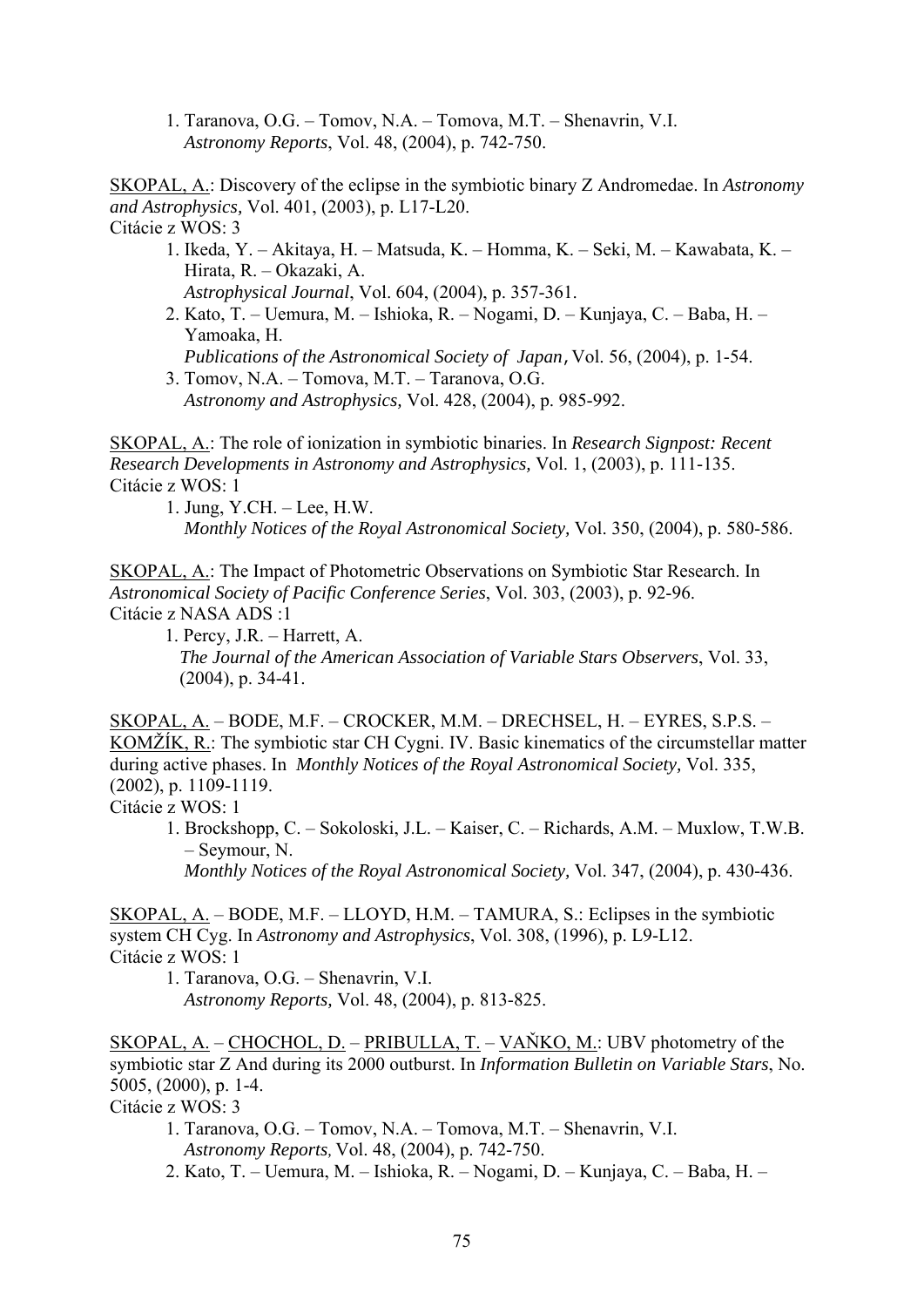Yamoaka, H.

 *Publications of the Astronomical Society of Japan*, Vol. 56, (2004), p. 1-54. 3. Tomov, N.A. – Tomova, M.T. – Taranova, O.G.

*Astronomy and Astrophysics,* Vol. 428, (2004), p. 985-992.

SKOPAL, A. – HRIC, L. – CHOCHOL, D. – KOMŽÍK, R. – URBAN, Z. – PETRÍK, K. – NIARCHOS, P. – ROVITHIS–LIVANIOU, H. – ROVITHIS, P. – OPRESCU, G. – DUMITRESCU, A. – ULIANIKHINA, O. – SCHWEITZER, E.: Photometry of symbiotic stars – an international campaign VI. In *Contribution of the Astronomical Observatory Skalnaté Pleso,* Vol. 25, (1995), p. 53-73.

Citácie z WOS: 1

1. Ikeda, Y. – Tamura, S. *Publications of the Astronomical Society of Japan*, Vol. 56, (2004), p. 353-379.

SKOPAL, A. – PRIBULLA, T. – VAŇKO, M. – VELIČ, Z. – SEMKOV, E. – WOLF, M. – JONES, A.: Photometry of symbiotic stars XI. In *Contribution of the Astronomical Observatory Skalnaté Pleso,* Vol. 34, (2004), p. 45-69. Citácie z WOS: 1 1. Tomov, N.A. – Tomova, M.T. – Taranova, O.G.

*Astronomy and Astrophysics,* Vol. 428, (2004), p. 985-992.

SKOPAL, A. – PRIBULLA, T. – WOLF, M. – SHUGAROV, S.Y. – JONES, A.: Photometry of symbiotic stars. IX. TX CVn, CH Cyg, AX Per and AR Pav. In *Contribution of the Astronomical Observatory Skalnaté Pleso,* Vol. 30, (2000), p. 29-42. Citácie z WOS: 1

1. Taranova, O.G. – Shenavrin, V.I.

*Astronomy Reports*, Vol. 48, (2004), p. 813-825.

SKOPAL, A. – VAŇKO, M. – PRIBULLA, T. – WOLF, M. – SEMKOV, E. – JONES, A. Photometry of symbiotic stars. X. EG And,Z And,BF Cyg,CH Cyg,V1329 Cyg,AG Dra,RW Hya,AX Per and IV Vir. In *Contribution of the Astronomical Observatory Skalnaté Pleso,* Vol. 32, (2002), p. 62-78.

Citácie z WOS: 4

1. Leedjarv, L. – Burmeister, M. – Mikolajewski, M. – Puss, A. – Annuk, K. – Galan, C.

*Astronomy and Astrophysics,* Vol. 415, (2004), p. 273-282.

- 2. Taranova, O.G. Tomov, N.A. Tomova, M.T. Shenavrin, V.I. *Astronomy Reports,* Vol. 48, (2004), p. 742-750.
- 3. Taranova, O.G. Shenavrin, V.I. *Astronomy Reports*, Vol. 48, (2004), p. 813-825.
- 4. Tomov, N.A. Tomova, M.T. Taranova, O.G. *Astronomy and Astrophysics,* Vol. 428, (2004), p. 985-992.

Citácie z NASA ADS :1

5. Percy, J.R. – Harrett, A.

 *The Journal of the American Association of Variable Stars Observers*, Vol. 33, (2004), p. 34-41.

STORINI, M. – BORELLO–FILISETTI, O. – MUSSINO, V. – PARISI, M. – SÝKORA, J.: Aspects of the long-term cosmic-ray modulation. Part I. Solar-cycle ascending phases and associated green corona features. In *Solar Physics,* Vol. 157, (1995), p. 375-387.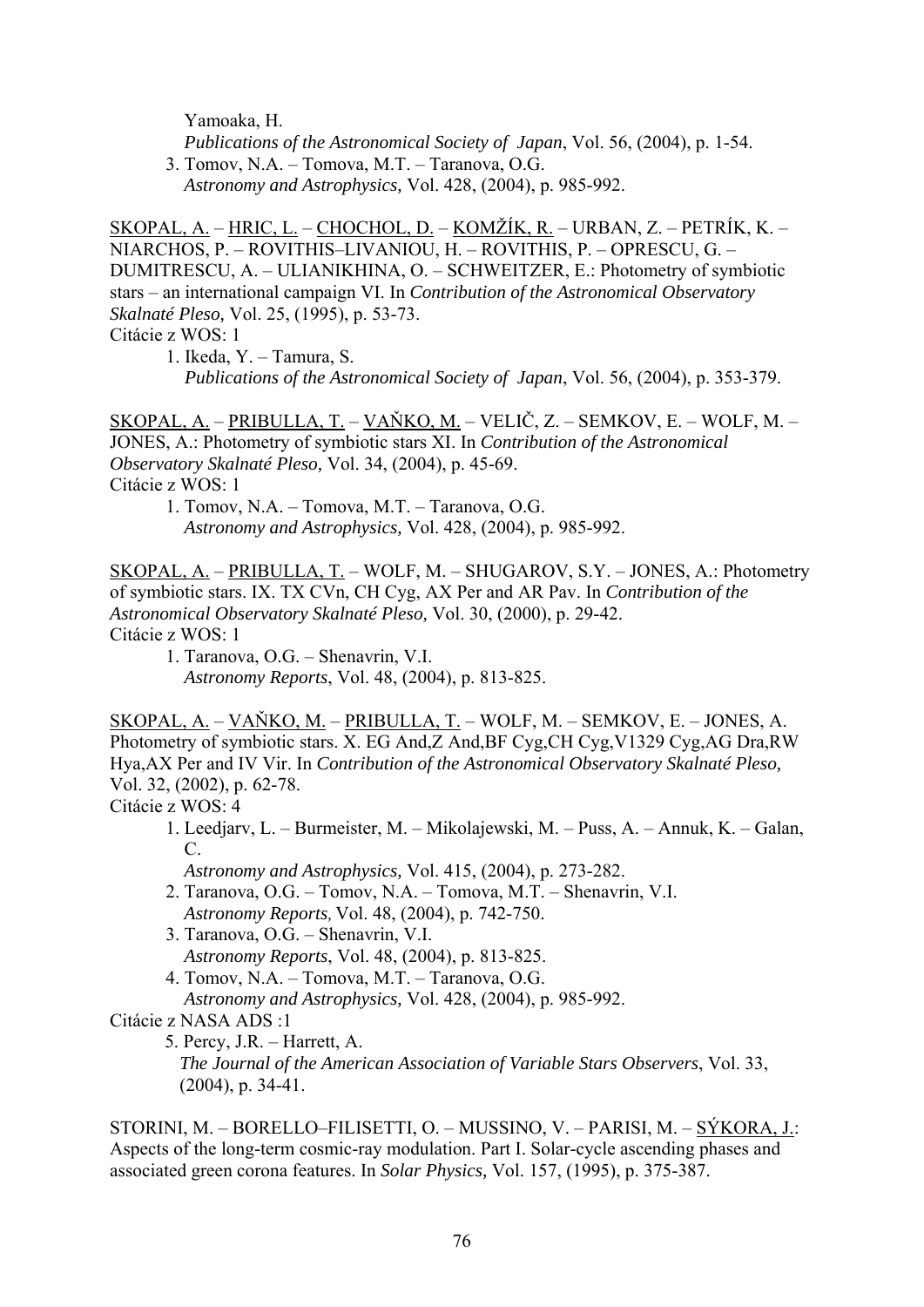Citácie z WOS: 1

 1. Minarovjech, M. – Kudela, K. *Solar Physics,* Vol. 224, (2004), p. 285-290.

STORINI, M. – PASE, S. – SÝKORA, J. – PARISI, M.: Two components of cosmic ray modulation. In *Solar Physics,* Vol. 172, (1997), p. 317-325. Citácie z WOS: 3

 1. Wang, Y.M. *Solar Physics,* Vol. 224, (2004), p. 21-35. 2. Eroshenko, E. – Belov, A. – Mavromichalaki, H. *Solar Physics,* Vol. 224, (2004), p. 345-358.

 3. Rouillard, A. – Lockwood, M. *Annales Geophysicae*, Vol. 22, (2004), p. 4381-4395.

STORINI, M. – SÝKORA, J.: Coronal activity during the 22-year solar magnetic cycle. In *Solar Physics*, Vol. 176, (1997), p. 417-430. Citácie z WOS: 1

 1. Klvana, I. – Berteaux, D. – Cazelles, B. *American Naturalist*, Vol. 164, (2004), p. 283-297.

SÝKORA, J.: Distances of filament feet. In *Bulletin of the Astronomical Institutes of Czechoslovakia*, Vol. 19, (1968), p. 37-39. Citácie z SCI: 1

 1. Grigorjev, V.M. – Ermakova, L.V. – Chlystova, A.I. *Astronomicheskij Zhurnal*, Vol. 81, (2004), p. 64-71.

SÝKORA, J.: Time and shape changes of the supergranular network. In *Solar Physics*, Vol. 13, (1970), p. 292-300.

Citácie z ADS NASA: 2

1. Rast, M.P. – Lisle, J.P. – Toomre, Y. *Astrophysical Journal*, Vol. 608, (2004), p. 1156-1166. 2. Lisle, J.P. – Rast, M.P. – Toomre, Y. *Astrophysical Journal*, Vol. 608, (2004), p. 1167-1174.

SÝKORA, J.: Some remarks on the summary use of existing corona measurements. In *Bulletin of the Astronomical Institutes of Czechoslovakia*, Vol. 22, (1971), p. 12-18. Citácie z SCI: 1

1. Badalyan, O.G. – Obridko, V.N.

*Astronomicheskij Zhurnal*, Vol. 81, (2004), p. 746-756.

• Badalyan, O.G. – Obridko, V.N.

*Astronomy Reports*, Vol. 48, (2004), p. 678-687.

Iné citácie: 1

2. Badalyan OG; Obridko VN

*Multi-Wavelength Investigation of Solar Activity.* Cambridge, Cambridge University Press, (2004), p. 371-372.

SÝKORA, J.: The coronal responses to the large-scale and long-term phenomena of the lower layers of the Sun. *Solar and Interplanetary Dynamics*, Dordrecht, D. Reidel Publishing Company, (1980), p. 87-104. Citácie z SCI: 1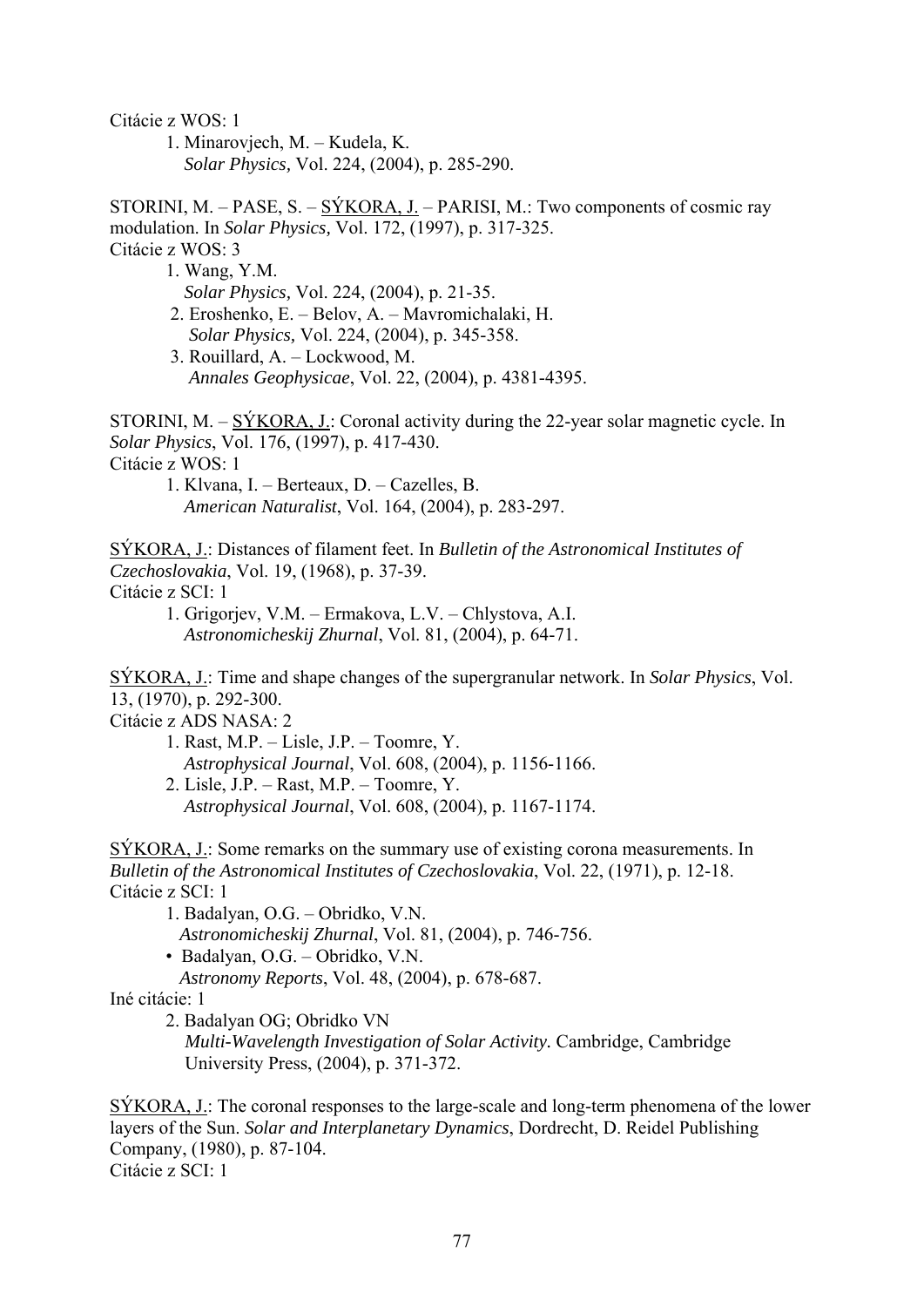1. Rybanský, M. – Minarovjech, M. – Rušin, V. *Solar Physics,* Vol. 217, (2003), p. 109-118.

SÝKORA, J.: The green corona, the solar wind and geoactivity. In *Solar Physics,* Vol. 140, (1992), p. 379-392.

Citácie z WOS: 1

- 1. Badalyan, O.G. Obridko, V.N.
- *Astronomicheskij Zhurnal*, Vol. 81, (2004), p. 746-756.
- Badalyan, O.G. Obridko, V.N.
	- *Astronomy Reports*, Vol. 48, (2004), p. 678-687.

SÝKORA, J.: Intensity variations of the solar corona 530.3 nm over 4.5 solar activity cycles. In *Contribution of the Astronomical Observatory Skalnaté Pleso,* Vol. 22, (1992), p. 55-67. Citácie z SCI: 1

1. Badalyan, O.G. – Obridko, V.N.

*Astronomicheskij Zhurnal*, Vol. 81, (2004), p. 746-756.

- Badalyan, O.G. Obridko, V.N.
- *Astronomy Reports*, Vol. 48, (2004), p. 678-687.

Iné citácie: 1

2. Badalyan OG; Obridko VN

*Multi-Wavelength Investigation of Solar Activity.* Cambridge, Cambridge University Press, (2004), p. 371-372.

SÝKORA, J.: The large-scale beviour of the green emission corona over the last 4.5 solar activity cycles. In *Advances in Space Research,* Vol. 14, (1994), p. (4)73-(4)76. Citácie z SCI: 1

- 1. Badalyan, O.G. Obridko, V.N. *Astronomicheskij Zhurnal*, Vol. 81, (2004), p. 746-756.
- Badalyan, O.G. Obridko, V.N. *Astronomy Reports*, Vol. 48, (2004), p. 678-687.

SÝKORA, J. – BADALYAN, O.G. – OBRIDKO, V.N.: Connections between the white-light eclipse corona and magnetic fields over the solar cycle. In *Solar Physics*, Vol. 212, (2003), p. 301-318.

Citácie z WOS: 1

 1. Trimble, V. – Aschwanden, M.J. *Publications of the Astronomical Society of Pacific*, Vol. 116, (2004), p. 187-265.

TREMKO, J. – ANDRONOV, I.L. – CHINAROVA, L.L. – KUMSIASHVILI, M.I. – LUTHARDT, R. – PAJDOSZ, G.– PATKOS, L. – ROESSIGER, S. – ZOLA, S.: Periodic and aperiodic variations in TT Arietis. Results from an international campaign. In *Astronomy and Astrophysics,* Vol. 312, (1996), p. 121-126. Citácie z WOS: 2

 1. Melikian, N.D. – Karapetian, A.A. *Astrophysics*,Vol. 47, (2004), p. 462-471. 2. Warner, B. *Publications of the Astronomical Society of Pacific*,Vol. 116, (2004), p. 115-132.

TREMKO, J. – BAKOS, G.A.: A photometric study of the Am binary system AN Andromedae. In *Journal of Royal Astronomical Society Canada,* Vol.72, (1978), p. 263-276.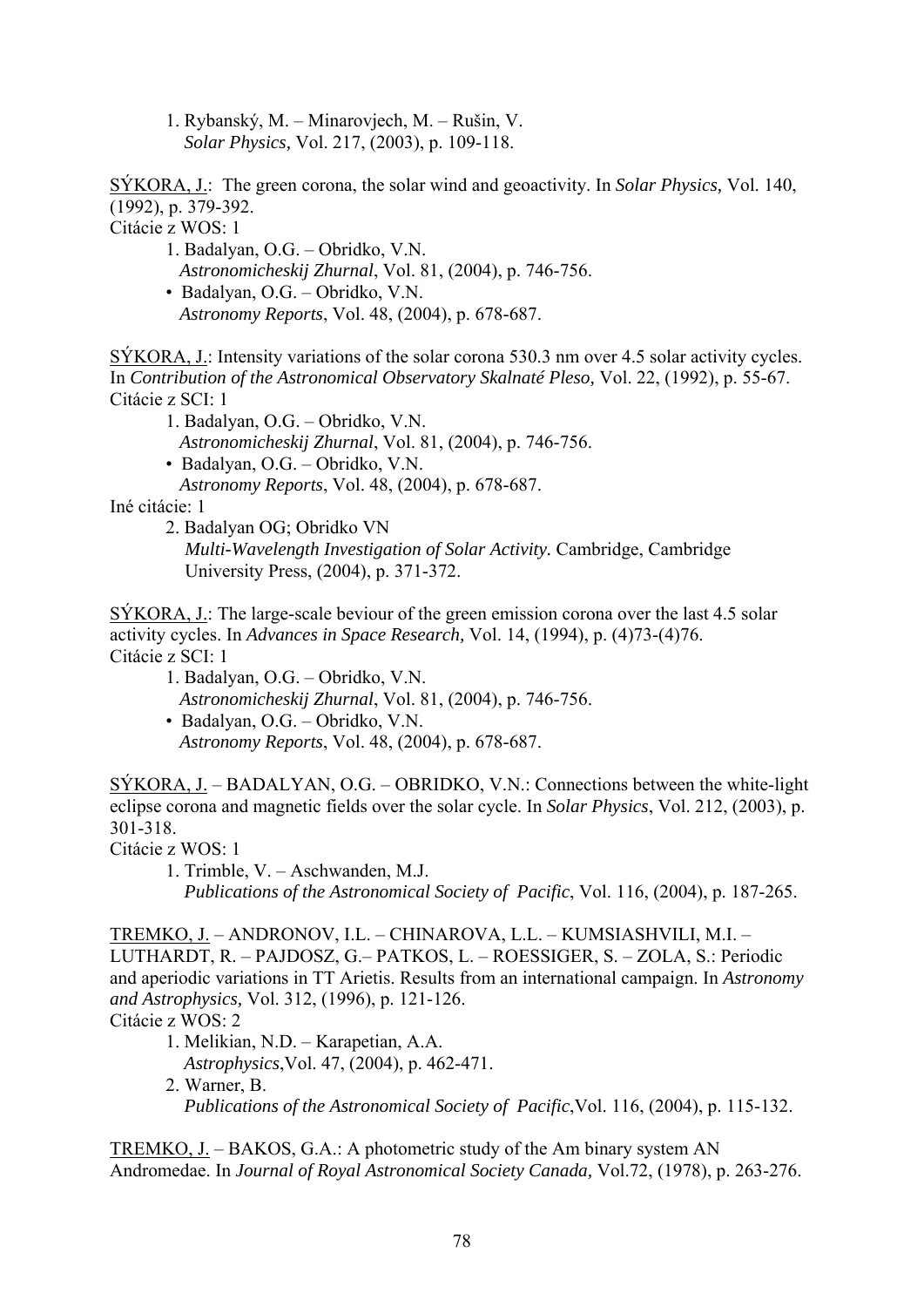Citácie z NASA ADS: 1

1. Zverko, J.

 In Glagolevskij, Yu.G., Kudryavtsev, D.O., Romanyuk, I.I.: *Magnetic stars, Proceedings of the international conference*, Special Astrophysical Observatory, (2004), p. 88-92.

VAŇKO, M. – PRIBULLA, T.: First ground–based photometry and preliminary photometric elements of contact binary DN Cam. In *Information Bulletin on Variable Stars,* No. 5200, (2001), p. 1-4. Citácie z NASA ADS: 1

1. Selam, S.O. *Astronomy and Astrophysics,* Vol. 416, (2004), p. 1097-1105.

VAŇKO, M. – PRIBULLA, T. – CHOCHOL, D. – PARIMUCHA, Š. – KIM, C.H. – LEE, J.W. – HAN, J.Y.: Photoelectric and CCD photometry of eclipsing contact binaries: UV Lyn,FU Dra and AH Aur. In *Contributions of the Astronomical Observatory Skalnaté Pleso,* Vol. 31, (2001), p. 129-147.

Citácie z NASA ADS: 1

1. Selam, S.O.

*Astronomy and Astrophysics,* Vol. 416, (2004), p. 1097-1105.

WEBB, D.F. – FORBES, T.G. – AURASS, H. – CHEN, J. – MARTENS, P. – ROMPOLT, B. – RUŠIN, V. – MARTIN, S.F.: Material ejection. In *Solar Physics,* Vol. 153, (1994), p. 73-89.

Citácie z WOS: 3

- 1. Wang, Y.M. Shen, C.L. Wang, S. Ye, P.Z. *Solar Physics,* Vol. 222, (2004), p. 329-343.
- 2. Vrsnak, B. Ruzdjak, D. Sudar Gopalswamy, N. *Astronomy and Astrophysics*, Vol. 423, (2004), p. 717-728.
- 3. Lepri, S.T. Zurbuchen, T.H. *Journal of Geophysical Research – Space Physics*, Vol. 109, (2004), Art. A01112.

ZBORIL*,* M*. –* DJURASEVIC, G*.:* SV Cam spot activity in February 2001 – March 2002. In *Astronomy and Astrophysics,* Vol. 406, (2003)*,* p. 193-201. Citácie z WOS: 1

1. Patkos, L. – Csizmadia, S.Z. *Astronomische Nachrichten*, Vol. 325, (2004), p. 424-433.

ZBORIL*,* M*. –* BERRINGTON*,* K.A*.:* Non–LTE gallium modelling abundance in HgMn stars*.* In *Astronomy and Astrophysics,* Vol. 373, (2002), p. 987-992. Citácie z WOS: 1

 1. Dimitrijevic, M.S. – Dacic, M. – Cvetkovic, Z. – Simic, Z. *Astronomy and Astrophysics,* Vol. 425, (2004), p. 1147-1152.

ZBORIL, M*. –* NORTH, P.: He, CNO abundance and v*sin*i values in He–rich stars*.*  In *Contributions of the Astronomical Observatory Skalnaté Pleso,* Vol. 30, (2000), p*.* 12-20. Citácie z WOS: 1

1. Martin, J.C.

*Astronomical Journal,* Vol. 128, (2004), p. 2474-2483.